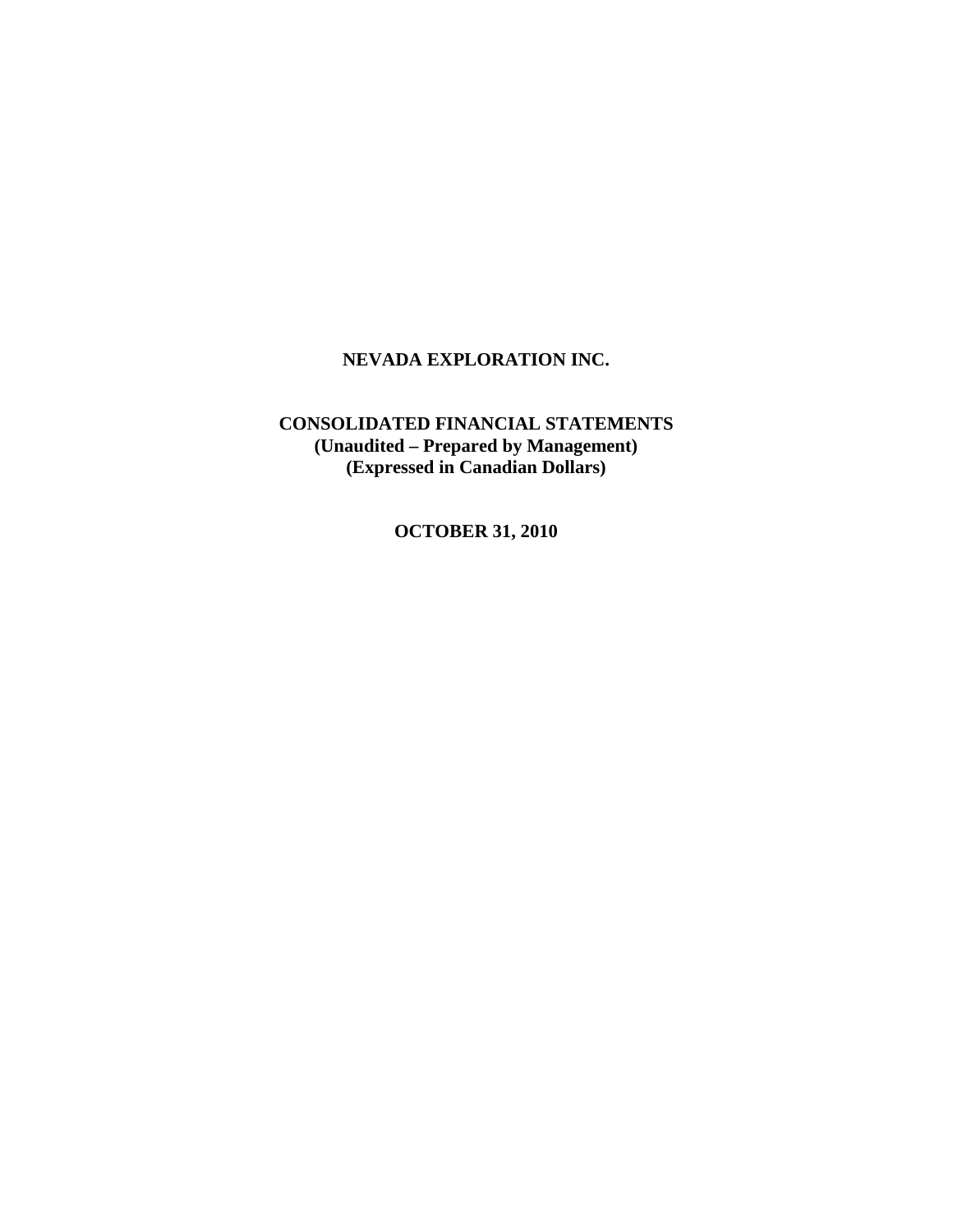# **UNAUDITED CONSOLIDATED INTERIM FINANCIAL STATEMENTS**

In accordance with National Instrument 51-102 released by the Canadian Securities Administrators, the Company discloses that its auditors have not reviewed the unaudited consolidated financial statements for the period ended October 31, 2010.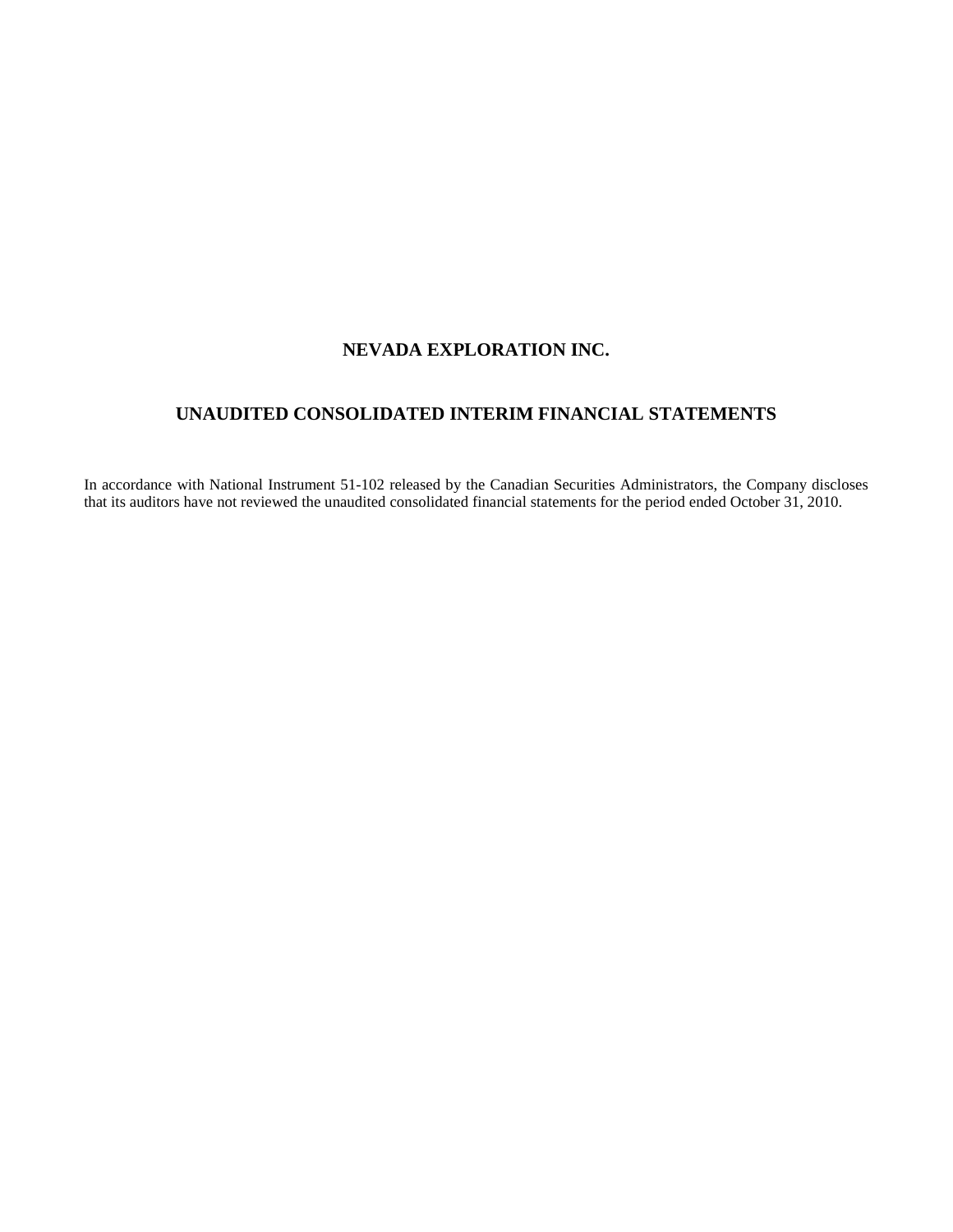CONSOLIDATED BALANCE SHEETS (Unaudited)

(Expressed in Canadian Dollars)

|                                                                                                                                                                       | October 31,<br>2010                                                      | April 30,<br>2010                                              |
|-----------------------------------------------------------------------------------------------------------------------------------------------------------------------|--------------------------------------------------------------------------|----------------------------------------------------------------|
| <b>CURRENT ASSETS</b><br>Cash and cash equivalents<br>Amounts receivable<br>Loans receivable, bearing interest at a rate of 5% (Note 8)<br>Prepaid expenses and other | \$<br>203,918<br>27,851<br>107,596<br>18,191                             | \$<br>55,253<br>66,027<br>104,519<br>7,495                     |
| <b>EQUIPMENT</b> (Note 3)<br><b>MINERAL PROPERTIES</b> (Note 4)<br><b>DEPOSITS AND BONDS</b>                                                                          | 357,556<br>282,455<br>5,959,941<br>59,070                                | 233,294<br>335,493<br>5,970,055<br>91,320                      |
|                                                                                                                                                                       | 6,659,022                                                                | 6,630,162                                                      |
| <b>CURRENT LIABILITIES</b><br>Accounts payable and accrued liabilities<br>Current portion of long-term debt (Note 5)                                                  | \$<br>179,258<br>26,196                                                  | \$<br>148,294<br>25,296                                        |
| <b>LONG-TERM DEBT</b> (Note 5)                                                                                                                                        | 205,454<br>21,136                                                        | 173,590<br>34,287                                              |
|                                                                                                                                                                       | 226,590                                                                  | 207,877                                                        |
| <b>SHAREHOLDERS' EQUITY</b><br>Capital stock (Note 6)<br>Shares subscribed (Note 6)<br>Warrants (Note 6)<br>Contributed surplus (Note 6)<br>Deficit                   | 11,160,443<br>83,000<br>522,480<br>3,912,480<br>(9,245,971)<br>6,432,432 | 10,686,870<br>450,800<br>3,875,772<br>(8,591,157)<br>6,422,285 |
|                                                                                                                                                                       | 6,659,022<br>\$                                                          | \$<br>6,630,162                                                |

*NATURE AND CONTINUANCE OF OPERATIONS (NOTE 1) SUBSEQUENT EVENTS (NOTE 13)*

The accompanying notes are an integral part of these financial statements.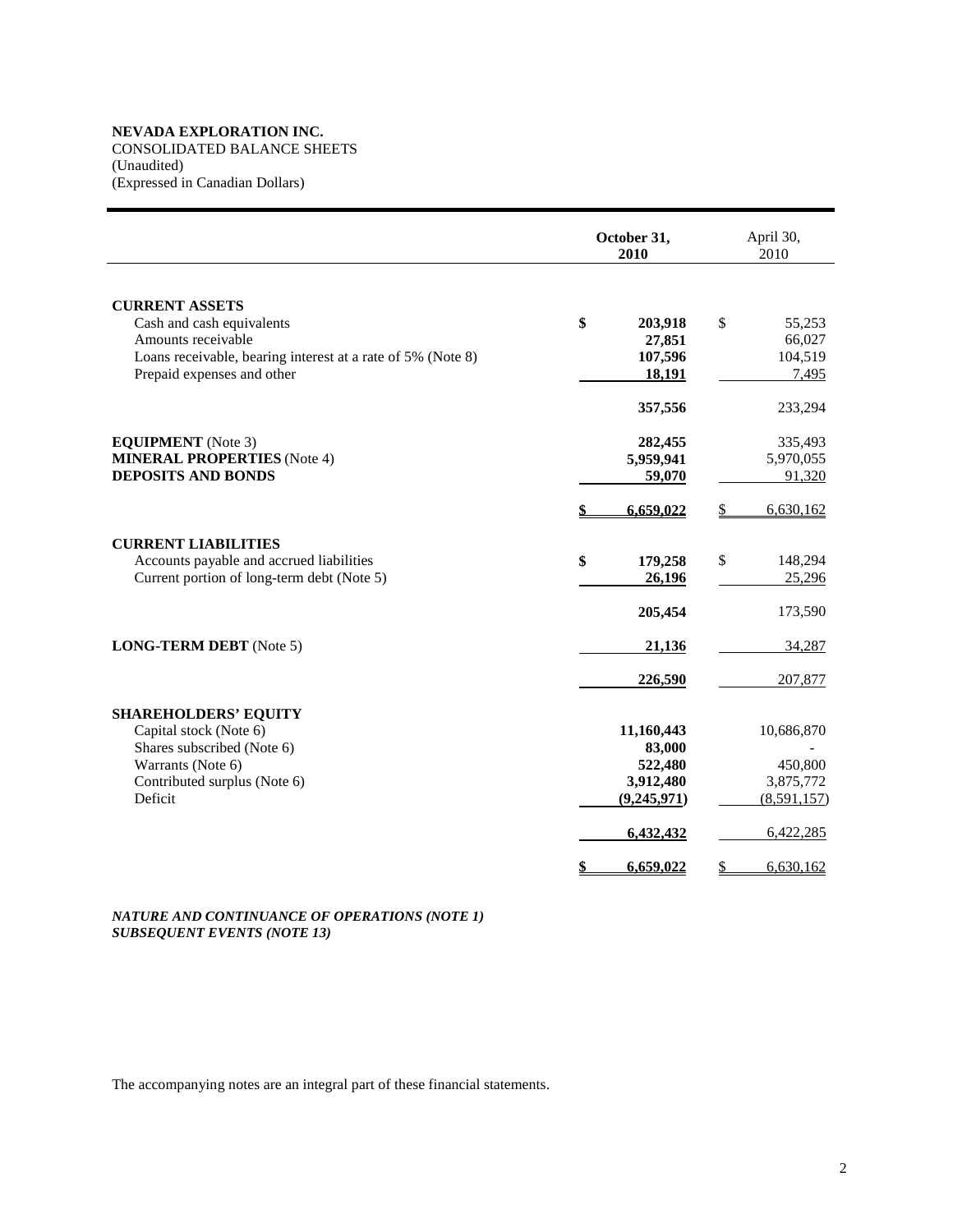#### **NEVADA EXPLORATION INC.**  CONSOLIDATED STATEMENTS OF OPERATIONS, COMPREHENSIVE LOSS AND DEFICIT (Unaudited) (Expressed in Canadian Dollars)

**Three months ended October 31, 2010**  Three months ended October 31, 2009 **Six months ended October 31, 2010**  Six months ended October 31, 2009 **INCOME**  Consulting **\$ 11,182** \$ - **\$ 54,970** \$ - Interest **1,326** 5,370 **2,666** 7,840 **12,508** 5,370 57,636 7,840 **EXPENSES** Amortization **26,519** 25,805 **53,038** 69,632 Foreign exchange (gain) loss **16,865** (18,929) **13,551** 568<br>Interest and bank charges (4,769) 18,416 (3,455) 10,782 Interest and bank charges Office expenses and other **16,301** 21,938 **29,568** 35,829 Professional fees, consulting and investor relations **87,361 86,185 119,522 115,160** Rent **11,254** 32,000 **29,920** 67,790 Salaries **110,437** 159,725 **208,560** 264,432 Stock-based compensation (Note 7) **18,354 184,451 36,708 253,681 1,609 1,609 1,957 1**,151 Travel **1,151** 1,151 1,151 1,151 1,151 1,151 1,151 1,151 1,151 1,151 1,151 1,151 1,151 1,151 1,151 1,151 1,151 1,151 1,151 1,151 1,151 1,151 1,151 1,151 1,151 1,151 1,151 1,151 1,151 1,151 1,151 1,151 1,151 1,151 1,151 1,1  **(283,931)** (510,042) **(489,369)** (819,025) **NET LOSS BEFORE OTHER ITEM** (271,423)  $(504.672)$  (431,733)  $(811.185)$ **OTHER ITEM**  Gain on write-off of accounts payable **14,304**<br>
Loss on sale of equipment **194** Loss on sale of equipment **494** (12,421)<br>Write-off of mineral properties **- - - -** *-* **-** *(237,385)* **(237,385) <b>-Write-off of mineral properties -** 494 **(223,081)** (12,421) **NET AND COMPREHENSIVE LOSS (271,423)** (504,178) **(654,814)** (823,606) **DEFICIT – BEGINNING OF PERIOD** (8,974,548) (7,235,794) (8,591,157) (6,916,366) **DEFICIT – END OF PERIOD \$ (9,245,971)** \$ (7,739,972) **\$ (9,245,971)** \$ (7,739,972) Basic and diluted loss per share **\$ (0.00)** \$ (0.01) **\$ (0.01)** \$ (0.01) Weighted average number of shares outstanding  **96,167,712** 66,371,734 **86,517,244** 66,371,734

The accompanying notes are an integral part of these financial statements.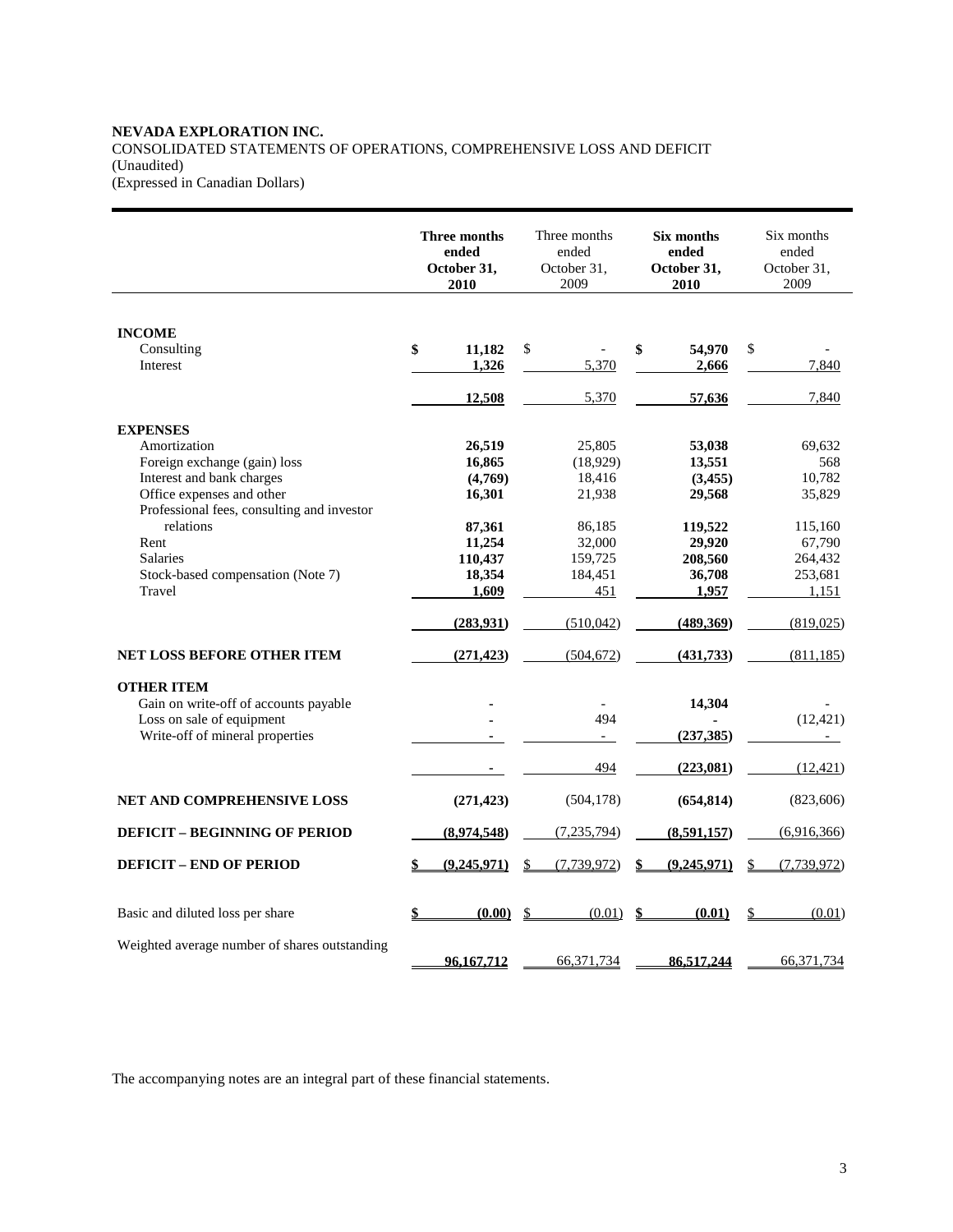# **NEVADA EXPLORATION INC.**  CONSOLIDATED STATEMENTS OF CASH FLOWS (Unaudited) (Expressed in Canadian Dollars)

|                                                       | Three months<br>ended<br>October 31,<br>2010 | Three months<br>ended<br>October 31,<br>2009 | Six months<br>ended<br>October 31,<br>2010 | Six months<br>ended<br>October 31,<br>2009 |
|-------------------------------------------------------|----------------------------------------------|----------------------------------------------|--------------------------------------------|--------------------------------------------|
| <b>OPERATING ACTIVITIES</b>                           |                                              |                                              |                                            |                                            |
| Net loss                                              | \$<br>(271, 423)                             | \$<br>(504, 178)                             | \$<br>(654, 814)                           | \$<br>(823, 606)                           |
| Items not affecting cash:                             |                                              |                                              |                                            |                                            |
| Amortization                                          | 26,519                                       | 25,805                                       | 53,038                                     | 69,632                                     |
| Accrued interest                                      | (1,326)                                      | (3,920)                                      | (2,666)                                    | (7, 840)                                   |
| Foreign exchange                                      | 1,157                                        | 15,485                                       | (752)                                      | 38,094                                     |
| Gain on write-off of accounts payable                 | ۰                                            |                                              | (14, 304)                                  | $\overline{\phantom{a}}$                   |
| Loss on disposal of equipment                         |                                              | (494)                                        |                                            | 12,421                                     |
| Stock-based compensation                              | 18,354                                       | 184,451                                      | 36,708                                     | 253,681                                    |
| Write-off of mineral properties                       |                                              |                                              | 237,385                                    | $\sim$                                     |
|                                                       | (226,719)                                    | (282, 851)                                   | (345, 405)                                 | (457, 618)                                 |
| Change in non-cash working capital items              |                                              |                                              |                                            |                                            |
| Accounts receivable                                   | 20,775                                       |                                              | 39,049                                     |                                            |
| Prepaid expenses and other                            | (10, 664)                                    | 16,260                                       | (10, 664)                                  | 17,459                                     |
| Accounts payable and accrued liabilities              | 14,948                                       | (105, 254)                                   | 45,268                                     | 15,077                                     |
|                                                       | (201,660)                                    | (371, 845)                                   | (271, 752)                                 | (425,082)                                  |
| <b>INVESTING ACTIVITIES</b>                           |                                              |                                              |                                            |                                            |
| Proceeds on sale of equipment                         |                                              | 73,074                                       |                                            | 229,964                                    |
| Proceeds from mineral properties option               |                                              |                                              | 88,931                                     |                                            |
| Mineral properties                                    | (277, 217)                                   | (502, 784)                                   | (278, 560)                                 | (698, 851)                                 |
|                                                       | (277, 217)                                   | (429,710)                                    | (189,629)                                  | (459, 887)                                 |
| <b>FINANCING ACTIVITIES</b>                           |                                              |                                              |                                            |                                            |
| Issuance of capital stock and warrants (net of shares |                                              |                                              |                                            |                                            |
| issue costs)                                          | 541,253                                      | 1,065,578                                    | 541,253                                    | 1,065,578                                  |
| Subscriptions received                                | 83,000                                       |                                              | 83,000                                     |                                            |
| Repayment of long-term debt                           | (7,068)                                      | (22,760)                                     | (14,207)                                   | (36, 153)                                  |
| Loan advance                                          |                                              |                                              |                                            | 110,223                                    |
| Loan repayment                                        | $\blacksquare$                               | (110, 223)                                   | ٠                                          | (110, 223)                                 |
|                                                       | 617,185                                      | 932,595                                      | 610,046                                    | 1,029,425                                  |
| <b>INCREASE IN CASH AND CASH EQUIVALENTS</b>          | 138,308                                      | 131,040                                      | 148,665                                    | 144,456                                    |
| <b>CASH AND CASH EQUIVALENTS</b>                      |                                              |                                              |                                            |                                            |
| <b>BEGINNING OF PERIOD</b>                            | <u>65,610</u>                                | 49,631                                       | <u>55,253</u>                              | 36,215                                     |
| <b>CASH AND CASH EQUIVALENTS</b>                      |                                              |                                              |                                            |                                            |
| <b>END OF PERIOD</b>                                  | 203.918<br>\$                                | 180,671<br>\$                                | \$<br>203.918                              | 180,671<br>\$                              |

The accompanying notes are an integral part of these financial statements.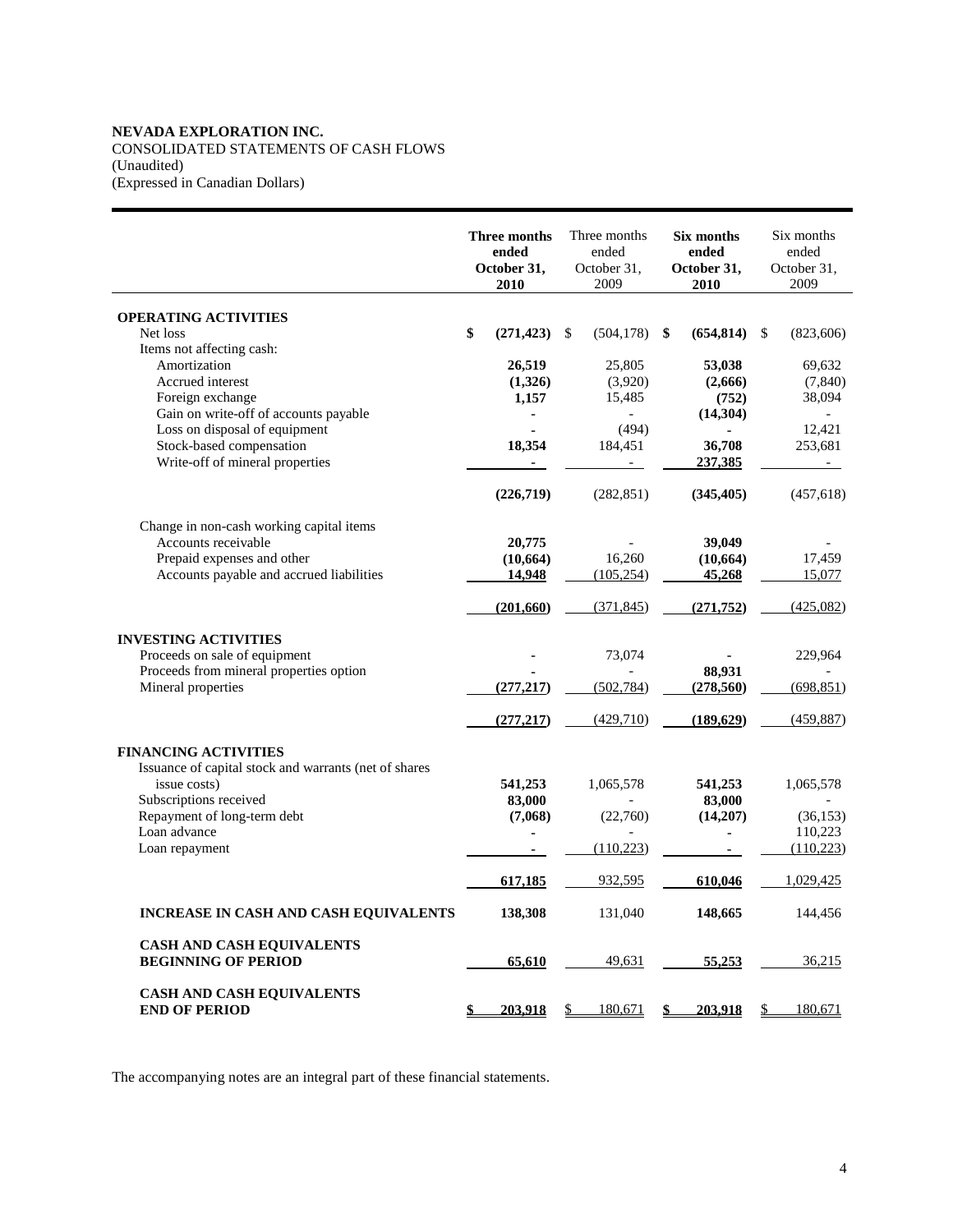**NEVADA EXPLORATION INC.**  NOTES TO CONSOLIDATED FINANCIAL STATEMENTS (Unaudited) (Expressed in Canadian Dollars) OCTOBER 31, 2010

#### **1. BASIS OF PRESENTATION**

 The consolidated interim period financial statements have been prepared by the Company in accordance with Canadian generally accepted accounting principles. All financial summaries included are presented on a comparative and consistent basis showing the figures for the corresponding period in the preceding year. The preparation of financial data is based on accounting principles and practices consistent with those used in the preparation of annual financial statements, except as noted below. Certain information and footnote disclosure normally included in financial statements prepared in accordance with generally accepted accounting principles have been condensed or omitted. These consolidated interim period statements should be read together with the audited financial statements and the accompanying notes included in the Company's latest annual report. In the opinion of the Company, its unaudited consolidated interim financial statements contain all adjustments necessary in order to present a fair statement of the results of the interim periods presented.

#### *Principles of consolidation*

 These consolidated financial statements include the accounts of the Company and its wholly-owned subsidiary, 2107189 Ontario Inc. and its wholly owned United States subsidiary Pediment Gold LLC. Significant inter-company balances and transactions have been eliminated upon consolidation.

#### **Recent accounting pronouncements**

#### *Business combinations*

 In January 2009, the CICA issued Handbook Section 1582, Business Combinations, which replaces the existing standards. This section establishes the standards for the accounting of business combinations, and states that all assets and liabilities of an acquired business will be recorded at fair value. Estimated obligations for contingent considerations and contingencies will also be recorded at fair value at the acquisition date. The standard also states that acquisitionrelated costs will be expensed as incurred and that restructuring charges will be expensed in the periods after the acquisition date. This standard is equivalent to the International Financial Reporting Standards on business combinations. This standard is applied prospectively to business combinations with acquisition dates on or after January 1, 2011. Earlier adoption is permitted. The Company is currently evaluating the impact of adopting this standard on its consolidated financial statements.

#### *Consolidated financial statements*

 In January 2009, the CICA issued Handbook Section 1601, consolidated financial statements, which replaces the existing standards. This section establishes the standards for preparing consolidated financial statements and is effective for interim and annual consolidated financial statements beginning on or after January 1, 2011. The Company is currently evaluating the impact of adopting this standard on its consolidated financial statements.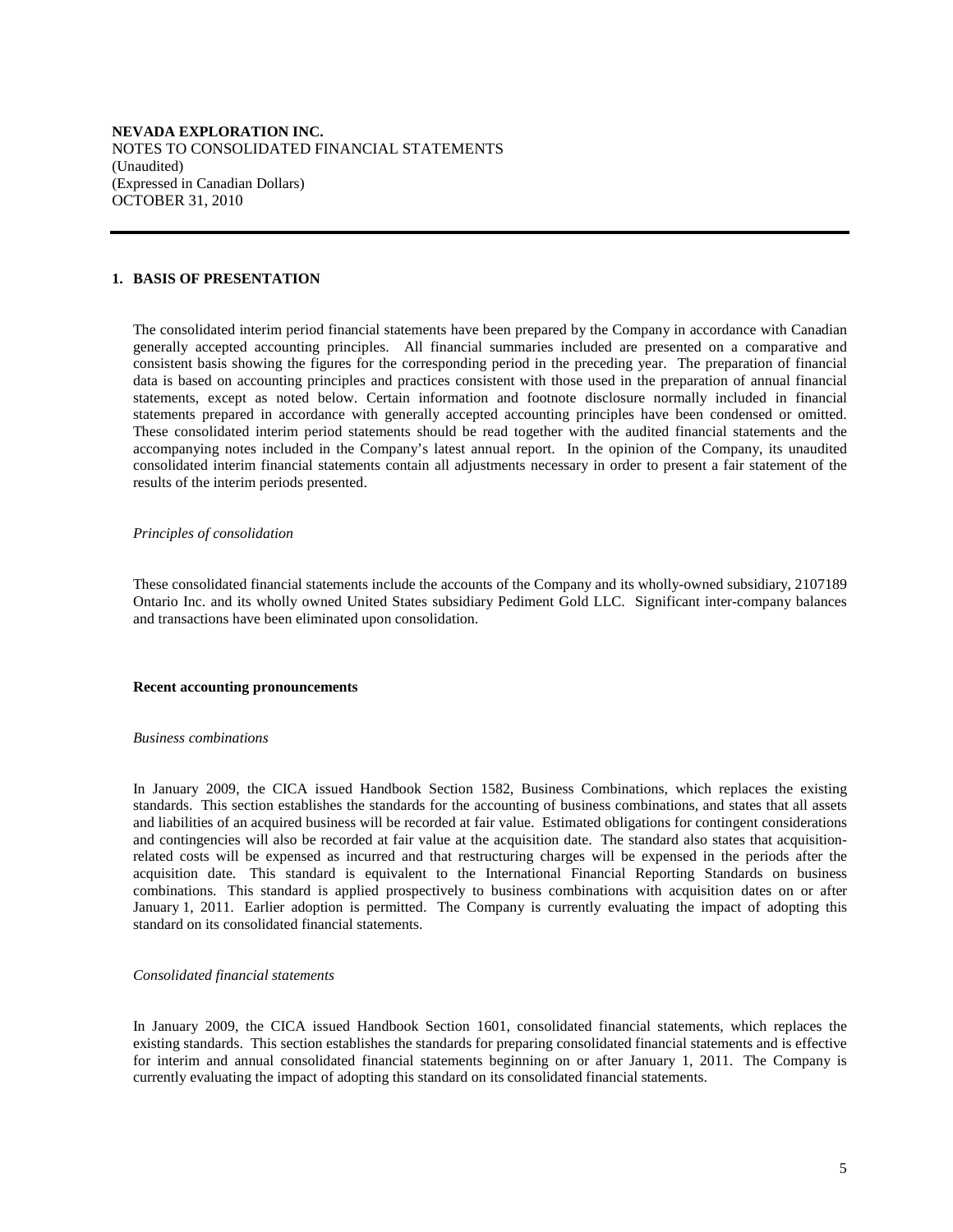#### **1. BASIS OF PRESENTATION** (cont'd…)

#### **Recent accounting pronouncements** (cont'd…)

 *International financial reporting standards ("IFRS")* 

 In February 2008, the AcSB announced that 2011 is the changeover date for publicly-listed companies to use IFRS, replacing Canada's own GAAP. The date is for interim and annual financial statements relating to fiscal years beginning on or after January 1, 2011. The transition date of May 1, 2011 will require the restatement for comparative purposes of amounts reported by the Company for the year ended April 30, 2011. While the Company has begun assessing the adoption of IFRS for 2011, the financial reporting impact of the transition to IFRS cannot be reasonably estimated at this time.

## **2. NATURE AND CONTINUANCE OF OPERATIONS**

The Company was incorporated on April 6, 2006 under the Canada Business Corporations Act and is in the process of acquiring and exploring mineral properties and has not yet determined whether its properties contain reserves that are economically recoverable. The amounts shown for mineral properties and related deferred exploration costs represent costs incurred to date and do not reflect present or future values. The recoverability of these capitalized costs is dependent upon the existence of economically recoverable reserves, the ability of the Company to obtain necessary financing to complete the development of those reserves, and future profitable production.

These financial statements have been prepared in accordance with Canadian generally accepted accounting principles on a going concern basis that presumes the realization of assets and discharge of liabilities in the normal course of business for the foreseeable future. These financial statements do not include any adjustments to the amounts and classification of assets and liabilities that might be necessary should the Company be unable to continue operations. Continued operations of the Company are dependent on the Company's ability to receive continued financial support, complete public equity financing, or generate profitable operations in the future. Under the current difficult economic environment, access to the capital markets to obtain equity financing is very uncertain, and indeed may be unavailable to the Company on a timely basis. Subsequent to October 31, 2010, the Company completed a non-brokered private placement (Note 13).

# **3. EQUIPMENT**

|                                                         |    |                              | October 31,<br>2010               |     |                            |                                 | April 30,<br>2010                 |                              |
|---------------------------------------------------------|----|------------------------------|-----------------------------------|-----|----------------------------|---------------------------------|-----------------------------------|------------------------------|
|                                                         |    | Cost                         | Accumulated<br>amortization       |     | Net<br>book<br>value       | Cost                            | Accumulated<br>amortization       | Net<br>book<br>value         |
| Exploration equipment<br>Vehicles<br>Computer equipment | S  | 341,715<br>139,666<br>23,257 | \$<br>144,699<br>82,690<br>20,173 | \$. | 197.016<br>59.976<br>3,084 | \$ 341,715<br>139,666<br>23,257 | \$<br>114.297<br>69,892<br>17,761 | \$227,418<br>69,774<br>5,496 |
| Office equipment                                        |    | 80,868                       | 55,489                            |     | 25,379                     | 80,868                          | 48,063                            | 32,805                       |
|                                                         | \$ | 585,506                      | \$<br>303.051                     | \$. | 282,455                    | \$585,506                       | \$<br>250,013                     | \$<br>335.493                |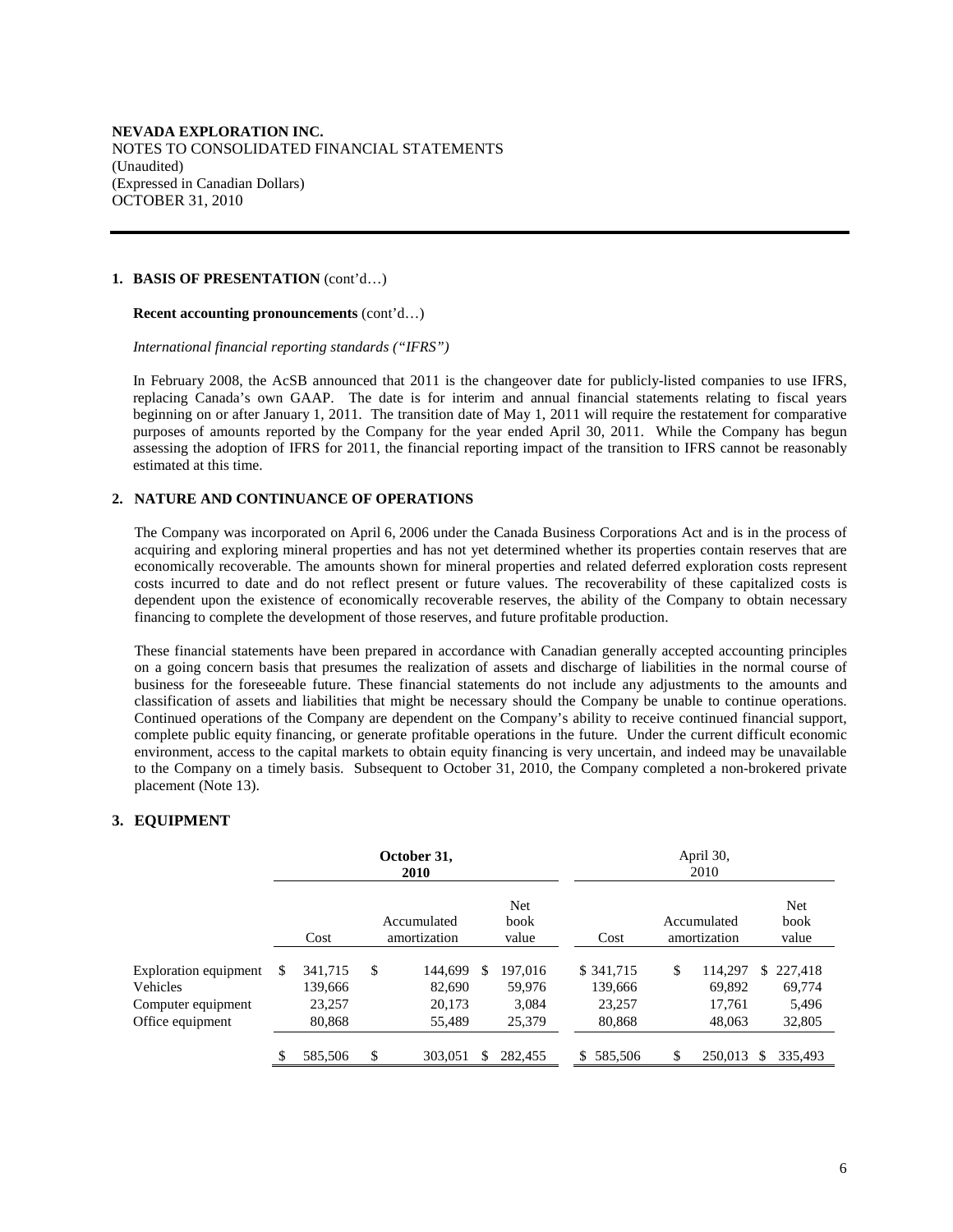NOTES TO CONSOLIDATED FINANCIAL STATEMENTS (Unaudited) (Expressed in Canadian Dollars) OCTOBER 31, 2010

# **4. MINERAL PROPERTIES**

|                                        | AW        | <b>BU</b>           | DU                       | FJ           | HP                       | JU                       | KC                       | RP        | <b>SP</b> | WF                       | <b>WM</b> | Total       |
|----------------------------------------|-----------|---------------------|--------------------------|--------------|--------------------------|--------------------------|--------------------------|-----------|-----------|--------------------------|-----------|-------------|
| <b>Acquisition costs</b>               |           |                     |                          |              |                          |                          |                          |           |           |                          |           |             |
| Balance – beginning of period          | \$348,407 | 345,342<br><b>S</b> | \$57,916                 | 248,094<br>S | \$37,167                 | 117,630<br>-S            | 404,595<br>\$            | \$155,180 | \$211,795 | \$<br>175,601            | \$61,902  | \$2,163,629 |
| Additions - cash                       | 1,087     | 39,453              |                          | 18,268       | 17                       | 24,416                   | 135,447                  | 19,671    | 54,640    | 19,203                   |           | 312,202     |
| Additions - shares                     |           |                     |                          |              | ۰                        |                          | 4,000                    |           |           |                          |           | 4,000       |
| Option payments received               | (88,931)  |                     |                          |              |                          |                          |                          |           |           |                          |           | (88,931)    |
| Write-offs                             |           | $\sim$              | (57, 916)                |              | ٠                        |                          | $\overline{\phantom{a}}$ |           |           | $\overline{\phantom{a}}$ | (61,902)  | (119, 818)  |
| Balance – end of period                | 260,563   | 384,795             | $\sim$                   | 266,362      | 37,184                   | 142,046                  | 544,042                  | 174,851   | 266,435   | 194,804                  |           | 2,271,082   |
|                                        |           |                     |                          |              |                          |                          |                          |           |           |                          |           |             |
| <b>Exploration costs</b>               |           |                     |                          |              |                          |                          |                          |           |           |                          |           |             |
| Balance – beginning of period          | 523,709   | 928,275             | 38,923                   | 1,080,250    | 802,846                  | 60,305                   | 55,437                   | 67,733    | 86,482    | 83,822                   | 78,644    | 3,806,426   |
| Incurred during the period<br>Drilling |           |                     |                          |              |                          |                          |                          |           |           |                          |           |             |
| Geochemical                            |           |                     |                          |              |                          |                          |                          |           |           |                          |           |             |
| Geophysics                             |           |                     |                          |              |                          |                          |                          |           |           |                          |           |             |
| Geological                             |           |                     |                          |              |                          |                          |                          |           |           |                          |           |             |
| Permitting                             |           |                     |                          |              | $\overline{\phantom{a}}$ |                          |                          |           |           |                          |           |             |
| Travel                                 |           |                     |                          |              |                          |                          |                          |           |           |                          |           |             |
| Write-offs                             |           | $\sim$              | (38, 923)                |              | ٠                        | $\overline{\phantom{a}}$ | $\overline{\phantom{a}}$ |           |           | ۰.                       | (78, 644) | (117, 567)  |
| Balance – end of period                | 523,709   | 928,275             | $\overline{\phantom{a}}$ | 1,080,250    | 802,846                  | 60,305                   | 55,437                   | 67,733    | 86,482    | 83,822                   |           | 3,688,859   |
| <b>Total costs</b>                     | 784,272   | 1,313,070           | $\overline{\phantom{0}}$ | 1,346,612    | 840,030                  | 202,351                  | 599,479                  | 242,584   | 352,917   | 278,626                  | $\sim$    | 5,959,941   |

# October 31, 2010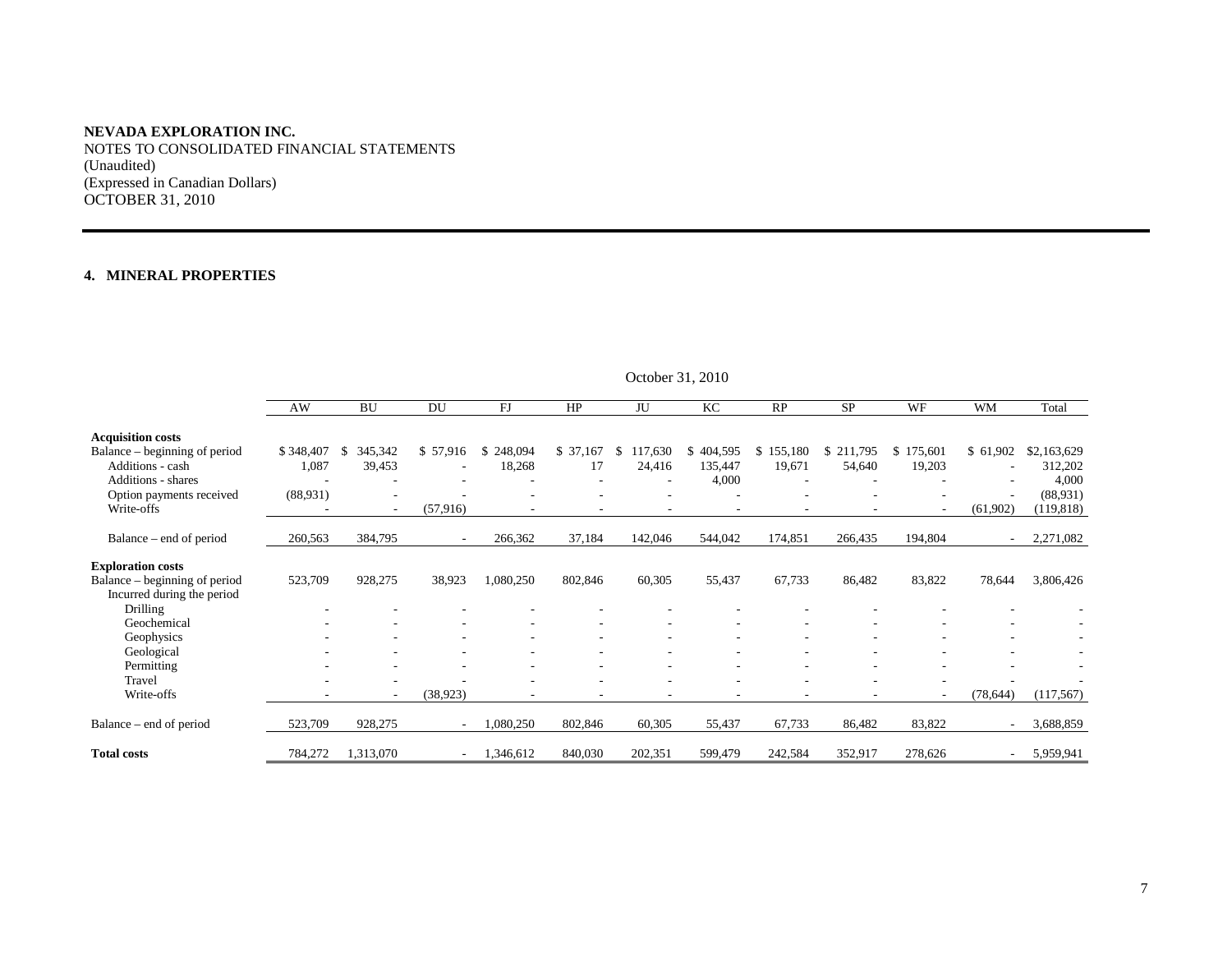NOTES TO CONSOLIDATED FINANCIAL STATEMENTS (Unaudited) (Expressed in Canadian Dollars) OCTOBER 31, 2010

# **4. MINERAL PROPERTIES** (cont'd…)

|                             | April 50, 2010 |                          |        |                  |                          |         |                          |               |               |               |           |              |
|-----------------------------|----------------|--------------------------|--------|------------------|--------------------------|---------|--------------------------|---------------|---------------|---------------|-----------|--------------|
|                             | AW             | <b>BU</b>                | DU     | FJ               | HP                       | JU      | KC                       | RP            | <b>SP</b>     | WF            | <b>WM</b> | Total        |
|                             |                |                          |        |                  |                          |         |                          |               |               |               |           |              |
| <b>Acquisition costs</b>    |                |                          |        |                  |                          |         |                          |               |               |               |           |              |
| Balance – beginning of year | \$273,615      | 274,460 \$<br>\$         | 45,306 | \$<br>223,171 \$ | 33,519<br>\$             | 86,502  | \$<br>260,161 \$         | 110,683 \$    | 146,786 \$    | 131,478 \$    | 47,353    | \$1,633,034  |
| Additions - cash            | 74,792         | 70,882                   | 12,610 | 24,923           | 3,648                    | 31,128  | 135,184                  | 44,497        | 65,009        | 44,123        | 14,549    | 521,345      |
| Additions - shares          |                |                          |        |                  |                          |         | 9,250                    |               |               |               |           | 9,250        |
| Balance – end of year       | 348,407        | 345,342                  | 57,916 | 248,094          | 37,167                   | 117,630 | 404,595                  | 155,180       | 211,795       | 175,601       | 61,902    | 2,163,629    |
| <b>Exploration costs</b>    |                |                          |        |                  |                          |         |                          |               |               |               |           |              |
| Balance – beginning of year | 522,276        | 921,262                  | 38,923 | 1,043,403        | 799,405                  | 51,930  | 55,330                   | 51,691        | 83,148        | 42,104        | 78,644    | 3,688,116    |
| Incurred during the year    |                |                          |        |                  |                          |         |                          |               |               |               |           |              |
| <b>Drilling</b>             | (10,277)       | (10,277)                 | $\sim$ | (10,276)         | $\overline{\phantom{a}}$ |         | $\overline{\phantom{a}}$ |               |               | Ξ.            |           | (30, 830)    |
| Geochemical                 |                | 1,071                    |        |                  | 150                      |         | ٠                        |               |               |               |           | 1,221        |
| Geophysics                  |                |                          |        |                  |                          |         | $\overline{\phantom{a}}$ | 12,080        |               | 41,718        |           | 53,798       |
| Geological                  | 11,710         | 17,124                   |        | 9,891            | 1,877                    | 8,375   | $\overline{\phantom{a}}$ | 3,962         | 3,334         | Ξ.            |           | 56,273       |
| Permitting                  |                |                          |        | 37,232           |                          |         |                          |               |               |               |           | 37,323       |
| Travel                      |                | (905)                    |        |                  | 1,414                    |         | 107                      |               |               | ۰             |           | 616          |
| Balance – end of year       | 523,709        | 928,275                  | 38,923 | 1,080,250        | 802,846                  | 60,305  | 55,437                   | 67,733        | 86,482        | 83,822        | 78,644    | 3,806,426    |
| <b>Total costs</b>          |                | \$872,116 \$1,273,617 \$ | 96,839 | \$1,328,344      | 840,013<br>-8<br>S.      | 177,935 | 460,032<br>S             | 222,913<br>-8 | 298,277<br>Ъ. | 259,423<br>S. | \$140,546 | \$ 5,970,055 |

**April 30, 2010**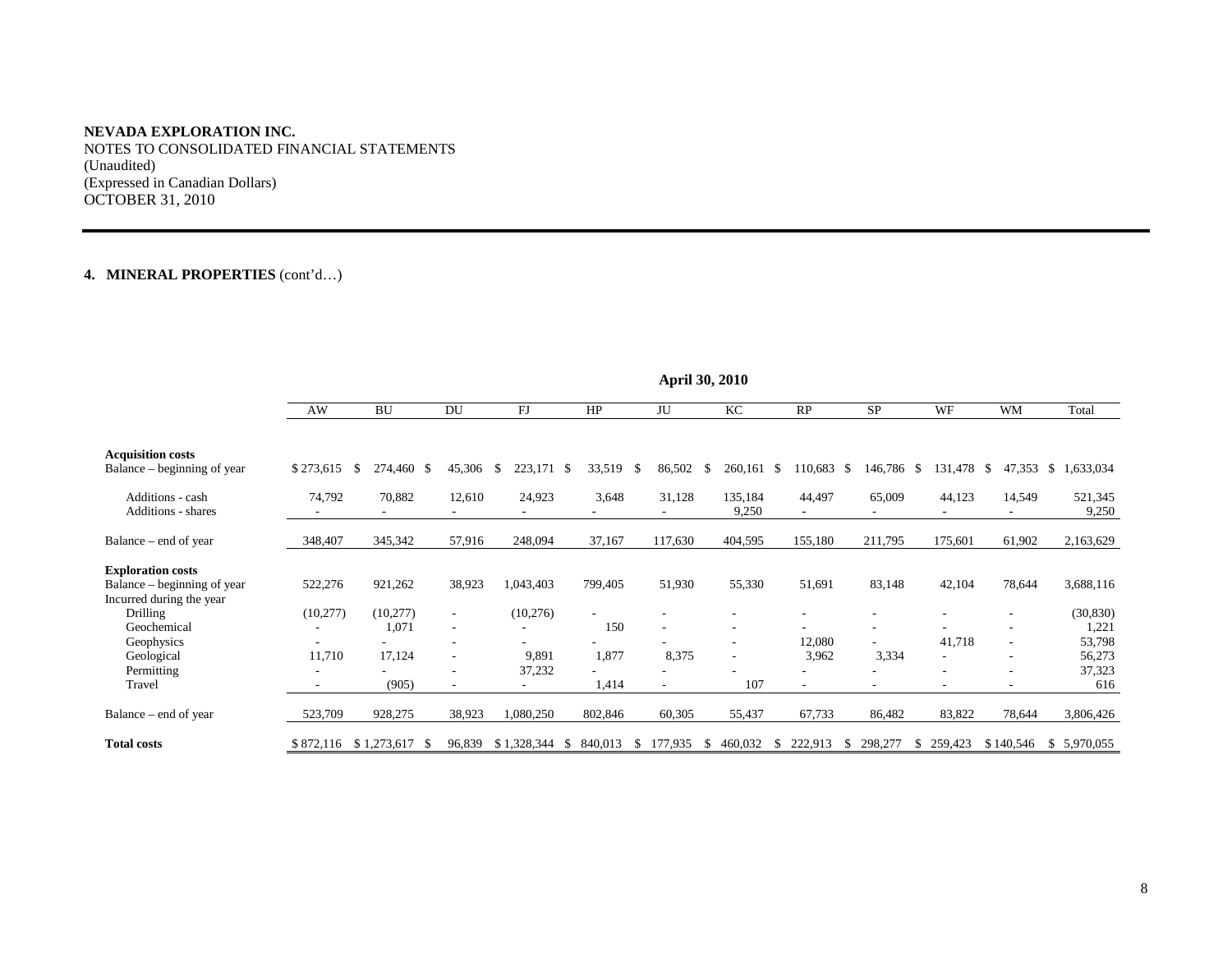## **4. MINERAL PROPERTIES** (cont'd…)

## **Awakening (AW)**

The Awakening Project is located in Humboldt County, Nevada, approximately 50 km north-northwest of Winnemucca, Nevada. The Company has a 100% interest in 432 claims (approx. 35.9 km<sup>2</sup>) at Awakening.

On July 1, 2008, the Company entered into a Mining Lease agreement with DIR Exploration Inc. ("DIR") on 15 claims (approx. 120 hectares), subject to a 3% NSR to DIR. Under the terms of the agreement, the Company is required to pay a minimum advance royalty of USD\$60,000 annually commencing on the fourth anniversary.

On June 4, 2010, the Company announced that it had entered into an Exploration and Option to Enter a Joint Venture Agreement with Northgate Minerals Corp. ("Northgate"), whereby Northgate may earn a joint venture interest in the Awakening Gold Project. Under the terms of the joint venture agreement, Northgate will have the option to earn a 51% interest in the Property by funding USD\$4,100,000 in qualifying expenditures over 5 years and making USD\$436,000 in cash payments by the third anniversary of the agreement, and if Northgate completes the initial 51% earn-in, Northgate may earn an additional 14%, for a total of 65%, by completing a feasibility report following 120 days after initial earn in. The Company received USD\$87,000 upon the signing of the joint venture agreement.

## **Bull Creek (BU)**

The Bull Creek Project is located in Humboldt County, Nevada, approximately 60 km west-northwest of Winnemucca, Nevada. The Company has a 100% interest in 264 claims (approx. 21.9 km<sup>2</sup>) at Bull Creek.

## **Dunphy (DU)**

The Dunphy Project is located in Eureka County, Nevada, approximately 40 km east of Battle Mountain, Nevada. The Company has a 100% interest in 78 claims (approx.  $6.\overline{3} \text{ km}^2$ ) at Dunphy. The Company is in the process of abandoning its investment in the Dunphy Project, resulting in a charge to operations of \$96,839 during the six months ended October 31, 2010.

## **Fletcher Junction (FJ)**

The Fletcher Junction Project is located in Mineral County, Nevada, approximately 30 km southwest of Hawthorne, Nevada. The Company has a 100% interest in 117 claims (approx. 9.6 km<sup>2</sup>) at the Fletcher Junction Project, subject to a 1.25% net smelter return royalty ("NSR").

## **Hot Pot (HP)**

On September 16, 2005, the Company entered into a Mining Lease Agreement at the Hot Pot Project located in Humboldt County, Nevada, approximately 30 km northwest of Battle Mountain, Nevada. Under the terms of the agreement, the Company is required to make annual payments of USD\$20,000 on each anniversary, and the agreement is subject to a 3% NSR to the property owner. The Company also controls 6 claims (approx. 50 hectares) at Hot Pot. All of the Company's mineral interests at Hot Pot are subject to a 1.25% NSR.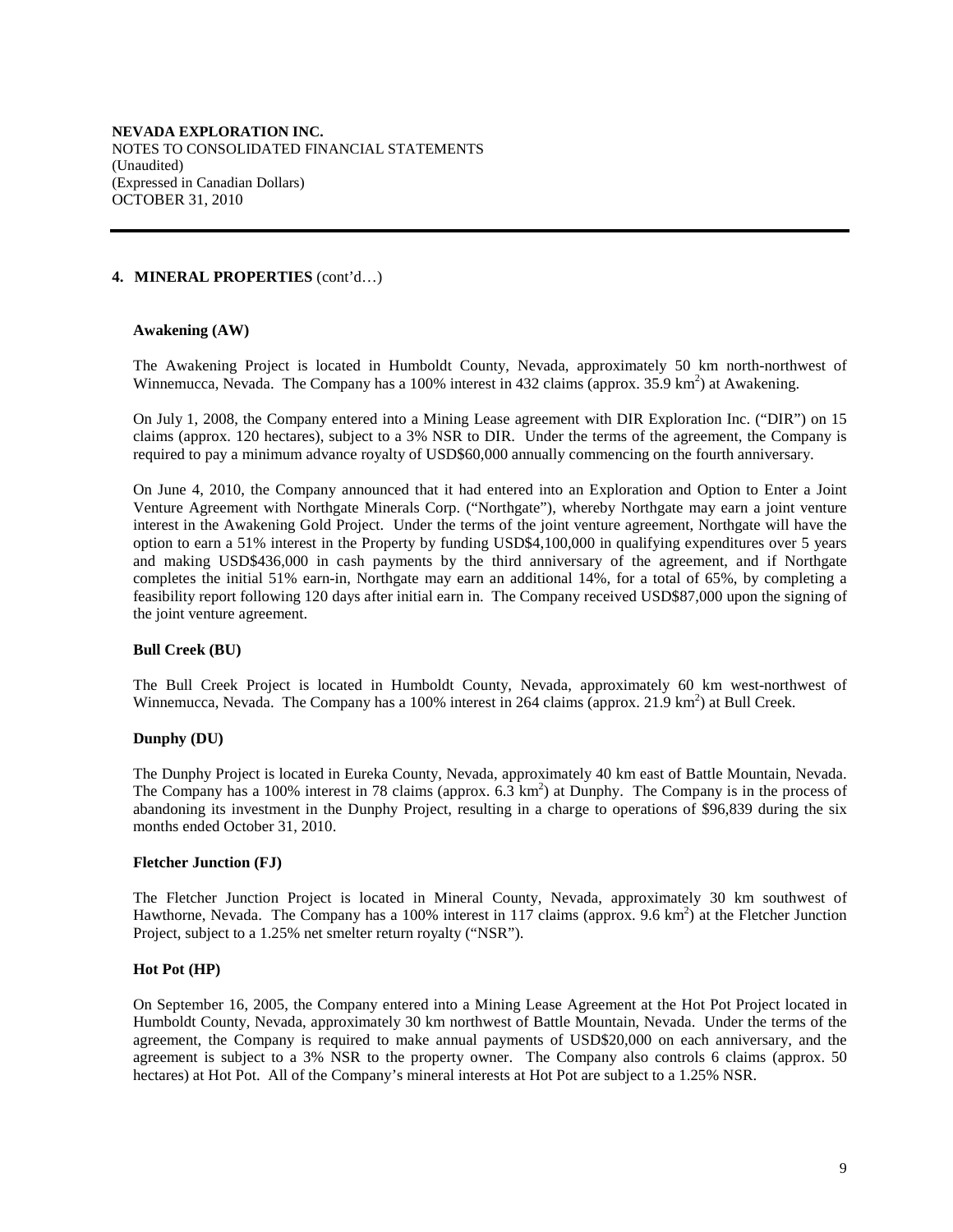#### **4. MINERAL PROPERTIES** (cont'd…)

#### **Hot Pot (HP)** (cont'd…)

On September 16, 2009, the Company entered into an Exploration Agreement with International Enexco Ltd. ("Enexco") whereby Enexco can earn a 51% interest in the Hot Pot Property by drilling 6,000 meters (19,600ft) over three years, with the option to earn an additional 19%, for 70% total, by drilling another 3,000 meters (9,800ft) during the fourth year. Enexco shall pay to the property owner all payments required to be made by the Company.

#### **Jungo (JU)**

The Jungo Property is located in both Humboldt and Pershing Counties, Nevada, approximately 60 km west of Winnemucca, Nevada. The Company has a 100% interest in 156 claims (approx. 13.0 km<sup>2</sup>) at Jungo.

## **Kelly Creek (KC)**

The Kelly Creek Project is located in Humboldt County, Nevada, approximately 40 km north-northwest of Battle Mountain, Nevada. The Company has a 100% interest in 581 claims (approx. 48.5 km<sup>2</sup>) at Kelly Creek.

On October 1, 2009, the Company entered into a Mining Lease and Option to Purchase Agreement with Genesis Gold Corporation ("Genesis"). Genesis has 100% interest in 254 claims (approx. 20.2 km<sup>2</sup>)at Kelly Creek under the Agreement, the Company is the Operator and has the option to purchase 100% of the Genesis claims for 100,000 common shares (issued) and USD\$1,500,000, subject to a 1.5% Net Smelter Return Royalty ("Royalty"). The Company also has the option to purchase one half of the royalty (0.75%) for USD\$750,000.

The Company shall pay to Genesis advance royalty payments as follows:

| $1st$ anniversary                                       | \$5,000 |
|---------------------------------------------------------|---------|
| $2nd$ , 3 <sup>rd</sup> and 4 <sup>th</sup> anniversary | 10,000  |
| $5th$ and each subsequent anniversaries                 | 50,000  |

## **Rye Patch (RP)**

The Rye Patch Project is located in Pershing County, Nevada, approximately 30 km northeast of Lovelock, Nevada. The Company has a 100% interest in 126 claims (approx. 10.0 km<sup>2</sup>) at Rye Patch. On May 22, 2008, the Company entered into a four year Mining Lease Agreement on an additional 65 hectares, subject to a 2.0% NSR. Under the terms of this agreement, the Company is required to make annual payments of USD\$10,000, and the Company has the option to purchase the property for USD\$325,000. On July 21, 2008, the Company entered into a four year Mining Lease Agreement on an additional 16 hectares, subject to a 2% NSR. Under the terms of this agreement the Company, is required to make annual payments of USD\$6,000, and the Company has the option to purchase this property for USD\$30,000.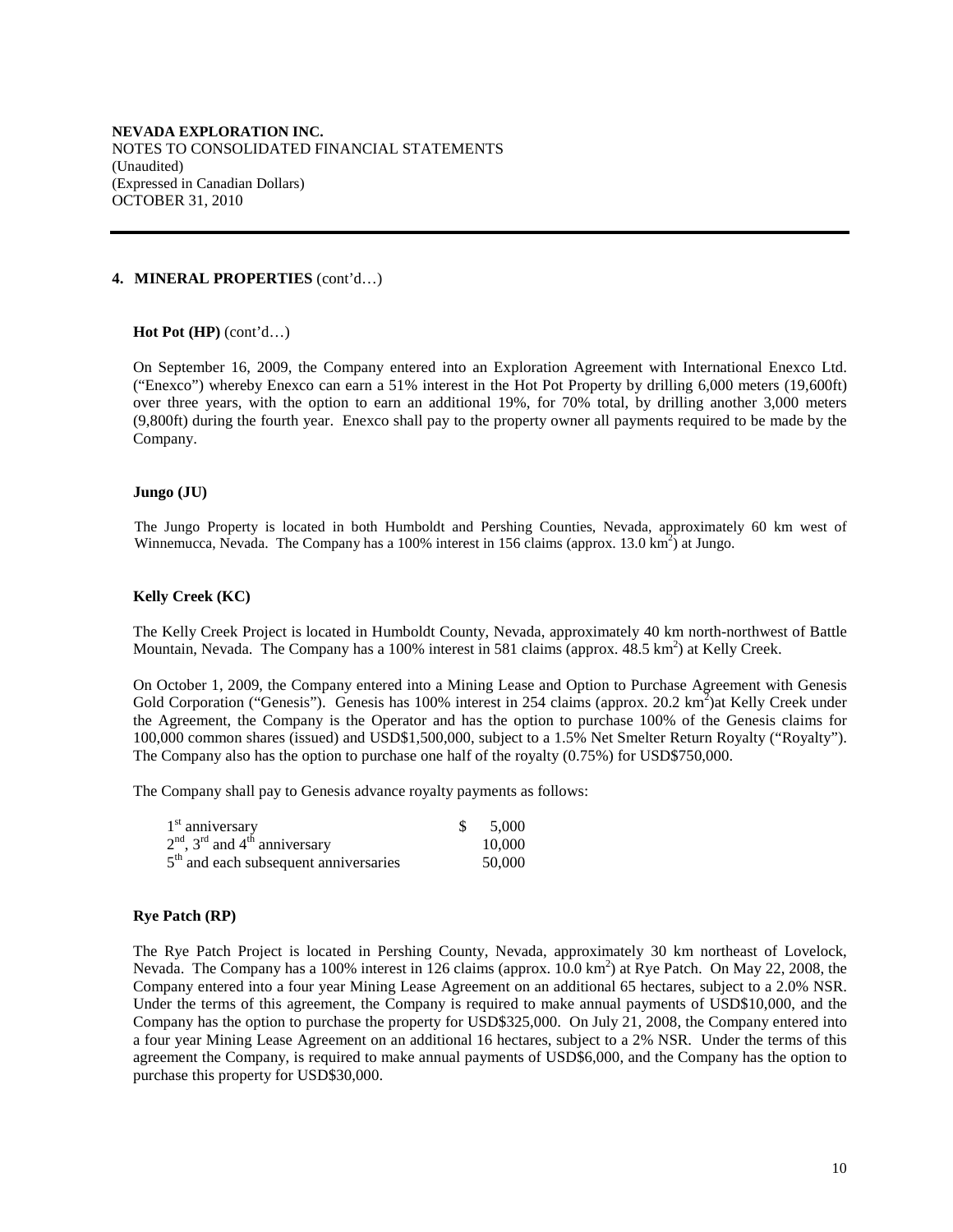#### **4. MINERAL PROPERTIES** (cont'd…)

#### **Sand Pass (SP)**

The Sand Pass Project is located in Humboldt County, Nevada, approximately 10 km north of Winnemucca, Nevada. The Company has a 100% interest in 145 claims (approx. 12.0 km<sup>2</sup>) at Sand Pass, and on July 10, 2008, the Company entered into a Mining Lease agreement for another 9.4  $km<sup>2</sup>$  with multiple parties, subject to a 2% NSR. Under the terms of the agreement, the Company is required to make minimum lease payments of USD\$31,000 each anniversary.

#### **Winnemucca Mountain (WM)**

The Winnemucca Mountain Project is located in Humboldt County, Nevada, approximately 5 km west of Winnemucca, Nevada. The Company has a 100% interest in 90 claims (approx. 7.3  $km^2$ ) at Winnemucca Mountain. The Company is in the process of abandoning its investment in the Winnemucca Mountain project, resulting in a charge to operations of \$140,546 during the six months ended October 31, 2010.

#### **Whiskey Flats (WF)**

The Whiskey Flats Project is located in Mineral County, Nevada, approximately 20 km south of Hawthorne, Nevada. The Company has a 100% interest in 123 claims (9.4 km<sup>2</sup>) at Whiskey Flats.

## **5. LONG-TERM DEBT**

 The Company has entered into various agreements to lease vehicles and exploration equipment which terminate in years between 2010 and 2013, with blended monthly payments of principle and interest ranging from US\$667 and US\$1,618, bearing interest rates from 1.93% to 7.99% per annum. The Capital lease obligation is payable as follows:

|                                                                      | October 31,<br>2010       | April 30,<br>2010         |
|----------------------------------------------------------------------|---------------------------|---------------------------|
| Lease obligations<br>Deduct: amount representing interest            | \$<br>49.457<br>(2,125)   | \$<br>63,173<br>(3,590)   |
| Present value of minimum lease payments due<br>Less: current portion | \$<br>47,332<br>(26, 196) | \$<br>59,583<br>(25, 296) |
|                                                                      | \$<br>21.136              | \$<br>34.287              |

Remaining fiscal principal payments of long-term debt are as follows:

| 2011<br>2012 | \$<br>12,896<br>27,017 |
|--------------|------------------------|
| 2013         | 7.419<br>47,332        |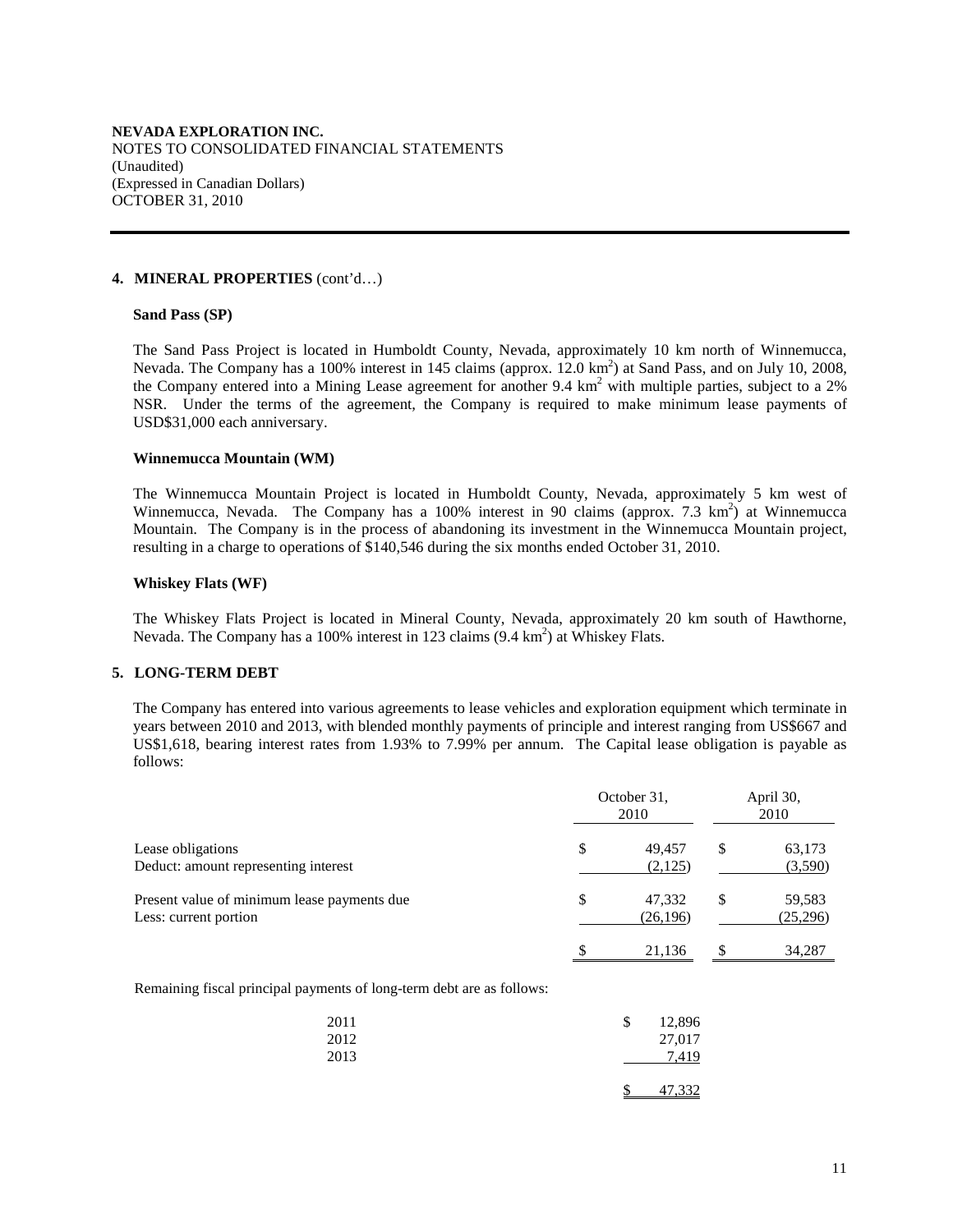# **6. CAPITAL STOCK AND CONTRIBUTED SURPLUS**

|                                                           | Number<br>of Shares | <b>Share</b><br>Amount | Contributed<br>Surplus     | Warrants      |
|-----------------------------------------------------------|---------------------|------------------------|----------------------------|---------------|
|                                                           |                     |                        |                            |               |
| Authorized                                                |                     |                        |                            |               |
| Unlimited number of voting common shares                  |                     |                        |                            |               |
| without par value                                         |                     |                        |                            |               |
| Unlimited number of preferred shares with<br>no par value |                     |                        |                            |               |
|                                                           |                     |                        |                            |               |
| Balance as at April 30, 2009                              | 59,029,104          | \$9,674,536            | \$3,050,863                | 278,743<br>S. |
| Private placements                                        | 23,737,673          | 1,568,413              |                            |               |
| Share issue costs - cash                                  |                     | (114, 529)             |                            |               |
| Share issue costs – warrants                              |                     | (418,300)              |                            | 418,300       |
| Agent units                                               | 50,000              | 6,200                  |                            |               |
| Share issue $costs - agent$ units                         |                     | (6,200)                |                            |               |
| Share issue costs - agent warrants                        |                     | (32,500)               |                            | 32,500        |
| Shares for property                                       | 50,000              | 9,250                  |                            |               |
| <b>Expired</b> warrants                                   |                     |                        | 278,743                    | (278, 743)    |
| Stock-based compensation                                  |                     |                        | 546,166                    |               |
| Balance as at April 30, 2010                              | 82,866,777          | 10,686,870             | 3,875,772                  | 450,800       |
| Private placements                                        | 11,258,000          | 562,900                |                            |               |
| Share issue $costs - cash$                                |                     | (21, 647)              |                            |               |
| Share issue costs - warrants                              |                     | (70, 591)              |                            | 70,591        |
| Share issue $costs - agent \, warrants$                   |                     | (1,089)                |                            | 1,089         |
| Shares for property                                       | 50,000              | 4,000                  |                            |               |
| Stock-based compensation                                  |                     |                        | 36,708                     |               |
| <b>Balance as at October 31, 2010</b>                     | 94,174,777          |                        | $$11,160,443$ $$3,912,480$ | \$522,480     |

During the period ended October 31, 2010 the Company:

- i) completed a non-brokered private placement by issuing 11,258,000 Units at a price of \$0.05 for total gross proceeds of \$562,900. Each unit consists of one common share and one-half of one non-transferable common share purchase warrant. Each whole warrant entitles the holder to purchase one common share at a price of \$0.10 for a period of 12 months. Fair value allocated in connection to these warrants was \$70,591. In connection with the private placement the Company paid:
	- a) paid cash share issuance costs of \$21,647.
	- b) issued 56,000 agent warrants with a fair value of \$1,089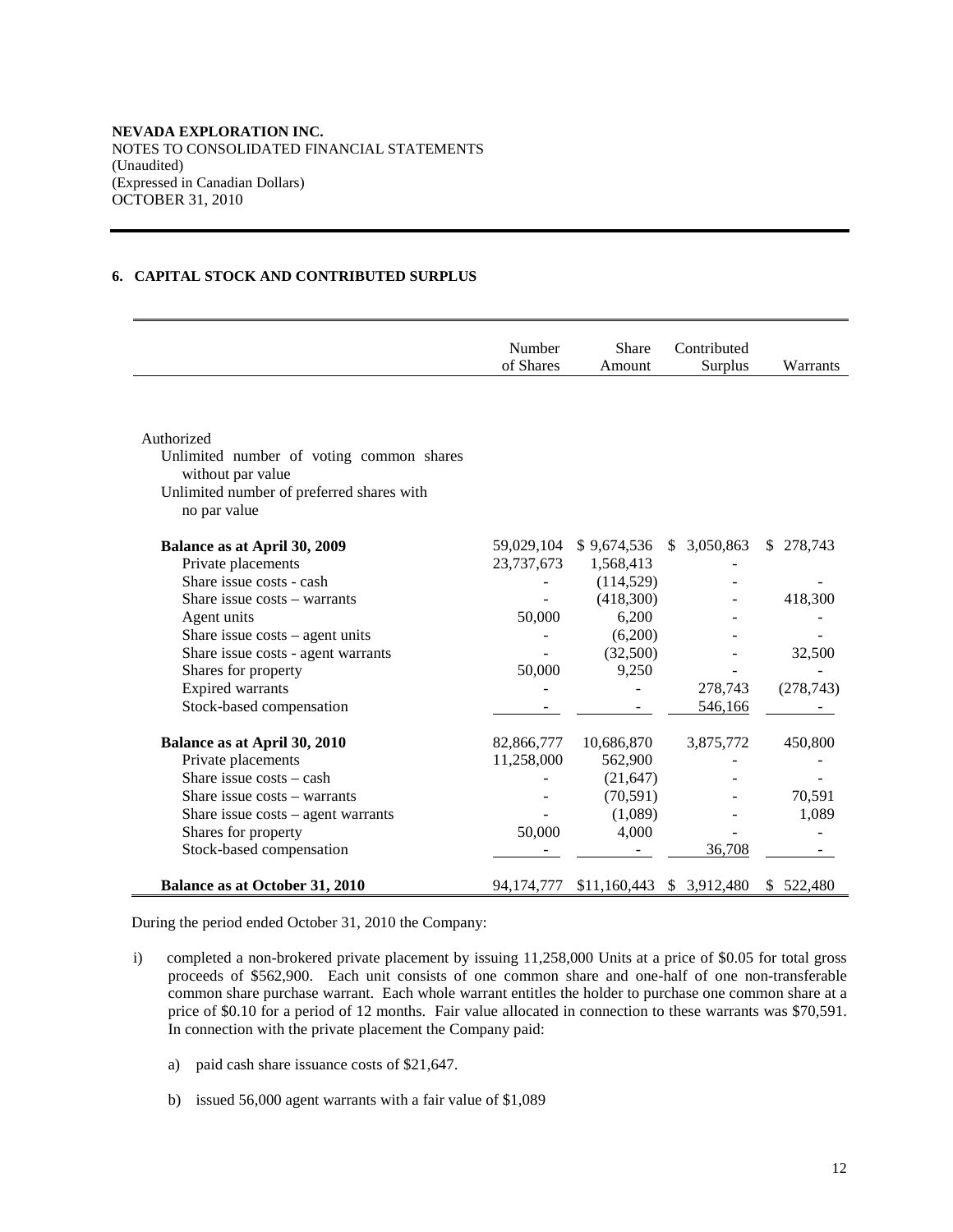# **6. CAPITAL STOCK AND CONTRIBUTED SURPLUS** (cont'd…)

- ii) issued 50,000 common shares in connection with a Lease and Option to Purchase Agreement with Genesis Gold Corporation on the HP claims in Humboldt Country, Nevada (Note 4).
- iii) has received \$83,000 for 1,185,714 shares subscribed (see note 13).

# **7. STOCK OPTIONS AND WARRANTS**

#### **Stock options**

The Company has a stock options plan under which it is authorized to grant options to executive officers and directors, employees and consultants enabling them to acquire up to 10% of the issued and outstanding common stock of the Company. Under the plan, the exercise price of each option equals the market price, minimum price or a discounted price of the Company's stock as calculated on the date of grant. The options can be granted for a maximum term of five years, and generally vest over a 3 year period.

During the period ended October 31, 2010, the Company:

- i) granted Nil stock options (2009 1,300,000) resulting in stock-based compensation of  $Nil$  (2009 \$190,000) using the Black-Scholes Option Pricing model. The weighted average fair value of the options granted was \$Nil (2009 - \$0.15) per option.
- ii) recorded a stock-based compensation expense of \$36,708 (2009 \$63,681) for options vested.

Option pricing models require the use of estimates and assumptions including the expected volatility. Changes in underlying assumptions can materially affect the fair value estimates.

The following weighted average assumptions were used for the Black-Scholes valuation of options granted during the period:

|                          | Six Months<br>ended<br>October 31,<br>2010 | Six Months<br>ended<br>October 31,<br>2009 |
|--------------------------|--------------------------------------------|--------------------------------------------|
|                          |                                            |                                            |
| Risk-free interest rate  |                                            | 2.57%                                      |
| Expected life of options |                                            | 5 years                                    |
| Annualized volatility    |                                            | 150.46%                                    |
| Dividend rate            |                                            | $0.00\%$                                   |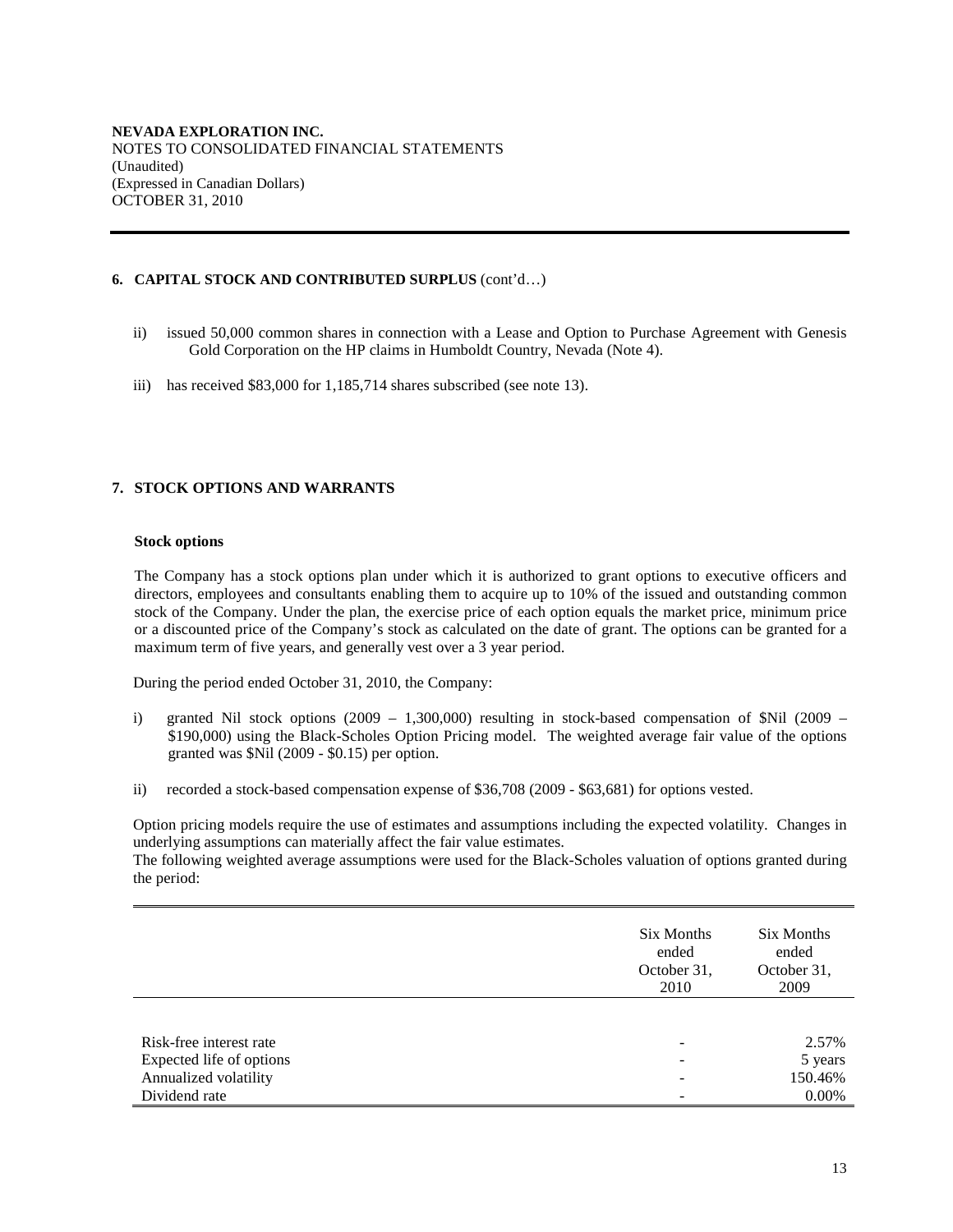## **7. STOCK OPTIONS AND WARRANTS** (cont'd…)

## **Stock options** (cont'd…)

A summary of the Company's outstanding stock options is presented below.

|                                              | Number<br>of Options   | Weighted Average<br><b>Exercise Price</b> |
|----------------------------------------------|------------------------|-------------------------------------------|
|                                              |                        |                                           |
| Balance, April 30, 2009                      | 3,050,000              | 0.83                                      |
| Granted/vesting<br>Forfeited                 | 1,900,000<br>(300,000) | 0.16<br>0.98                              |
| Re-priced                                    | (1,550,000)            | 0.86                                      |
| Re-priced                                    | 1.550.000              | 0.15                                      |
| Balance, April 30, 2010 and October 31, 2010 | 4,650,000              | \$<br>0.31                                |
|                                              |                        |                                           |
| Number of options currently exercisable.     | 4,650,000              | \$<br>0.31                                |

#### **Warrants**

During the period ended October 31, 2010 using the Black-Scholes Option Pricing model, the Company:

- i) granted 56,000 agent warrants (2009 161,000) resulting in a fair value of \$1,089 (2009 \$9,300);
- ii) granted 5,629,000 warrants (2009 10,497,837) as part of the 11,258,000 unit private placement (2009 20,995,673) resulting in a fair value of \$70,591 (2009 - \$292,400).

These amounts were recorded as warrants on the balance sheet.

The following weighted average assumptions were used for the Black-Scholes valuation of warrants granted during the period:

|                          | Six Months<br>ended<br>October 31,<br>2010 | Six Months<br>ended<br>October 31,<br>2009 |
|--------------------------|--------------------------------------------|--------------------------------------------|
|                          |                                            |                                            |
| Risk-free interest rate  | 1.29%                                      | 1.25%                                      |
| Expected life of options | 1 year                                     | 2 years                                    |
| Annualized volatility    | 121.54%                                    | 159.97%                                    |
| Dividend rate            | 0.00%                                      | 0.00%                                      |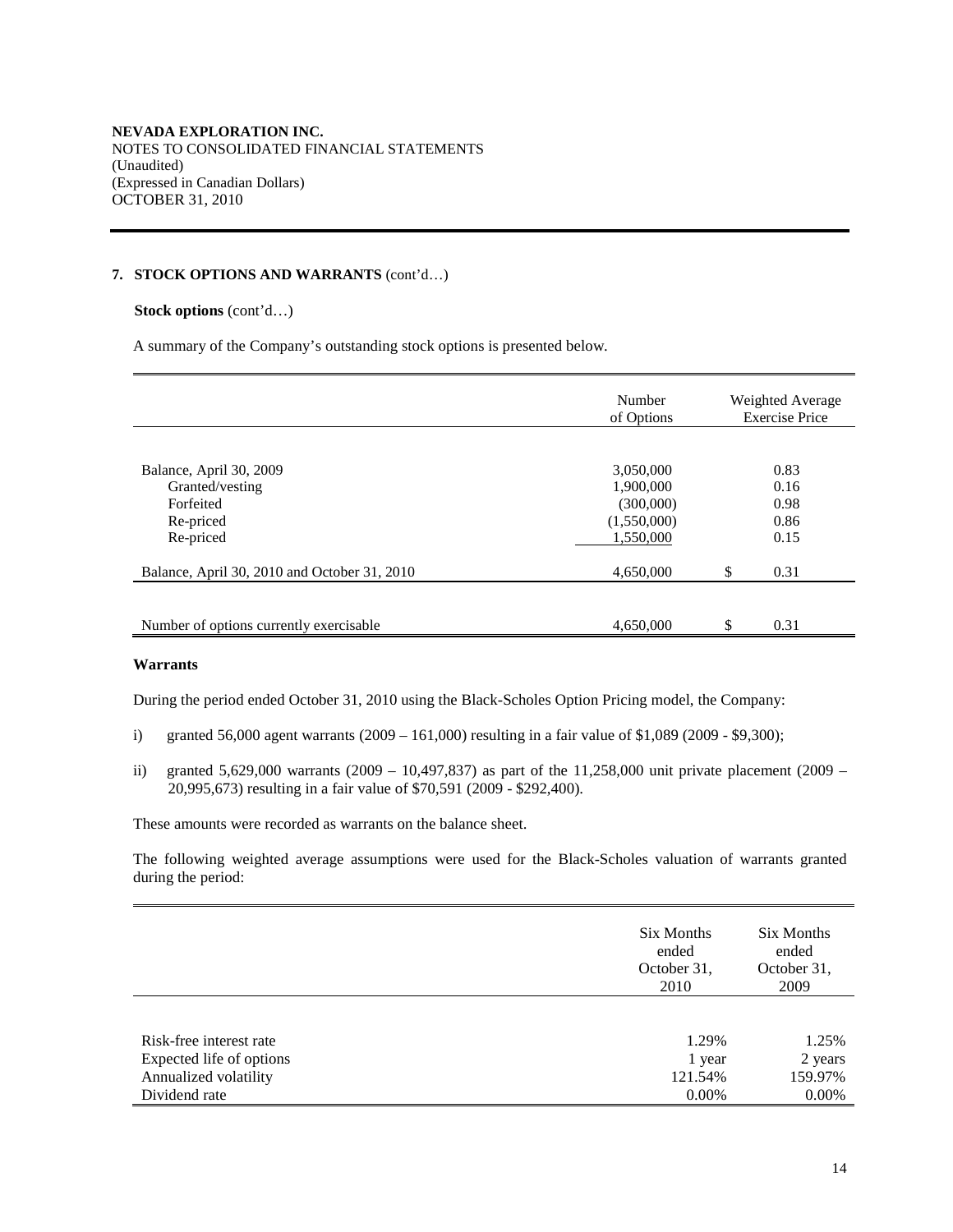# **7. STOCK OPTIONS AND WARRANTS** (cont'd…)

A summary of the Company's outstanding warrants is presented below.

|                                               | Number<br>of Warrants              | Weighted Average<br><b>Exercise Price</b> |                      |  |
|-----------------------------------------------|------------------------------------|-------------------------------------------|----------------------|--|
| Balance, April 30, 2009<br>Granted<br>Expired | 905,000<br>12,329,037<br>(905,000) | \$                                        | 1.50<br>0.12<br>1.50 |  |
| Balance, April 30, 2010<br>Granted            | 12,329,037<br>5,685,000            |                                           | 0.12<br>0.10         |  |
| Balance, October 31, 2010                     | 18,014,037                         | \$                                        | 0.11                 |  |
| Number of warrants currently exercisable      | 12,329,037                         | \$                                        | 0.12                 |  |

The following incentive stock options and share purchase warrants were outstanding as at July 31, 2010:

|                      | Number<br>of shares |       | Exercise<br>price | Expiry date        |
|----------------------|---------------------|-------|-------------------|--------------------|
| <b>Stock options</b> | 200,000             |       | \$<br>0.60        | March 9, 2012      |
|                      | 400,000             |       | 0.15              | March 9, 2012      |
|                      | 500,000             |       | 0.60              | April 23, 2011     |
|                      | 150,000             |       | 0.95              | June 8, 2012       |
|                      | 200,000             |       | 0.15              | June 8, 2012       |
|                      | 150,000             |       | 1.00              | June 11, 2012      |
|                      | 200,000             |       | 1.00              | March 4, 2013      |
|                      | 750,000             |       | 0.15              | March 4, 2013      |
|                      | 200,000             |       | 0.15              | June 13, 2013      |
|                      | 1,300,000           |       | 0.16              | September 30, 2014 |
|                      | 600,000             |       | 0.17              | November 17, 2014  |
| Warrants             |                     |       |                   |                    |
|                      | 4,019,481           |       | 0.10              | August 20, 2011    |
|                      | 6,639,356           | (i)   | 0.10              | September 2, 2011  |
|                      | 1,670,200           | (ii)  | 0.22              | May 19, 2011       |
|                      | 4,154,000           |       | 0.10              | August 26, 2011    |
|                      | 1,531,000           | (iii) | 0.10              | September 23, 2011 |

(i) includes 161,000 agent warrants<br>(ii) includes 299,200 agent warrants.

includes 299,200 agent warrants, 25,000 agent warrants included in this total related to 50,000 broker units (which are currently unexercised)

(iii) includes 56,000 agent warrants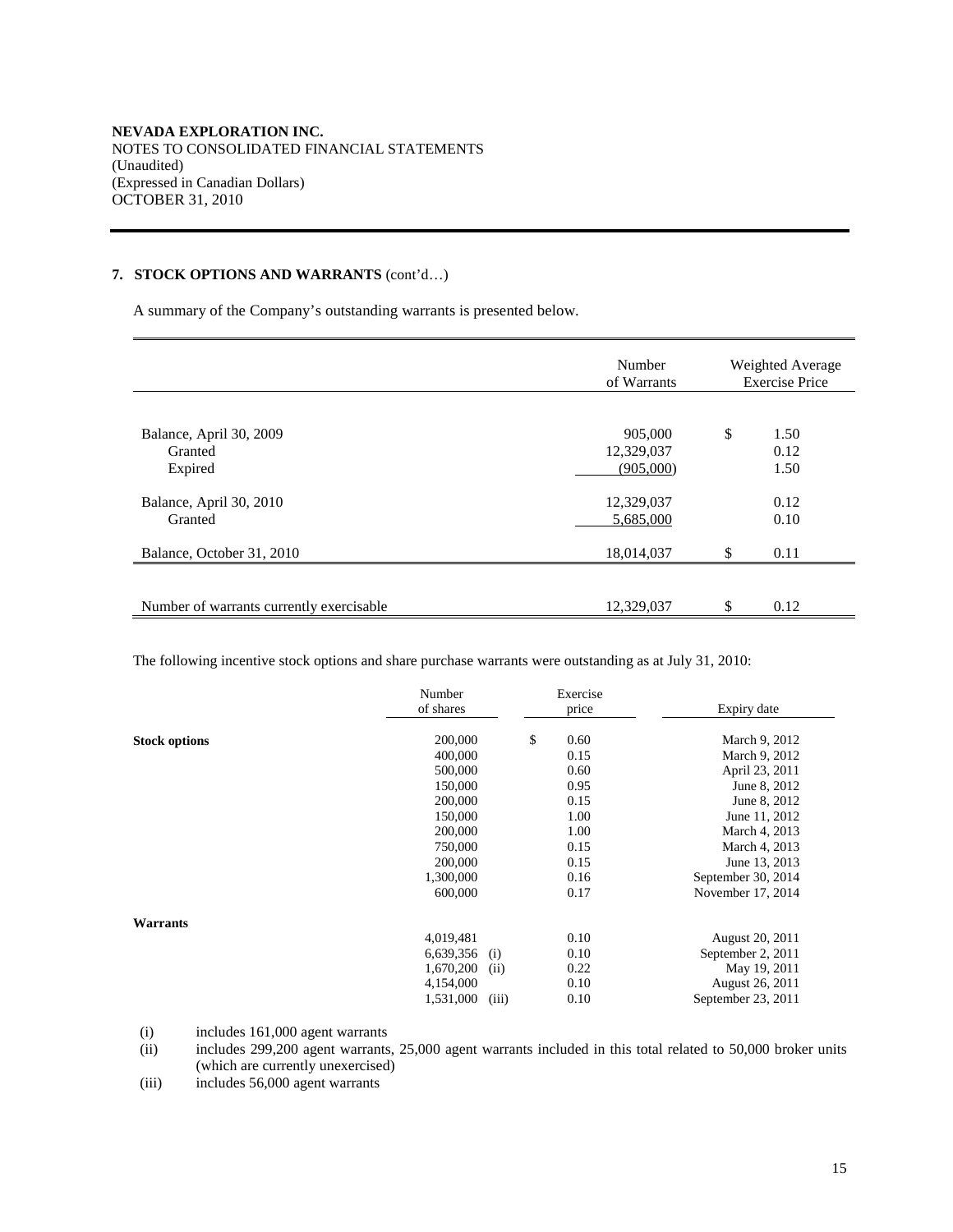# **8. RELATED PARTY TRANSACTIONS**

During the period ended October 31, 2010, the Company:

- i) paid or accrued \$177,182 (USD\$171,000) (2009 \$183,397 (USD\$165,900)) in management fees, recorded as salaries, to officers and directors of the Company.
- ii) paid or accrued \$33,053 (2009 \$32,168) in professional fees to a firm in which an officer and director of the Company is a partner.

As at October 31, 2010:

- i) loans receivable include an amount of \$98,905 (April 30, 2010 \$96,077) receivable from two officers and directors of the Company. The loans receivable are guaranteed by 2,100,000 common shares of the Company that are currently being held in trust. To date loans receivable includes interest of approximately \$27,950, \$2,450 of which was accrued during the period ended October 31, 2010.
- ii) accounts payable and accrued liabilities included:
	- a) an amount of \$41,603 due to a firm in which an officer and director of the company is a partner.
	- b) An amount of \$109,252 (USD\$107,089) due to officers and directors of the company for salary payable.

These transactions were in the normal course of operations and were measured at the exchange value, which represented the amount of consideration established and agreed to by the related parties.

## **9. COMMITMENTS**

a) The Company has entered into a lease agreement for premises expiring on November 30, 2012. The future minimum lease payments, by fiscal year are as follows:

|      | <b>USD\$</b> | <b>CAD\$</b>   |  |  |
|------|--------------|----------------|--|--|
| 2011 | 46,000<br>J  | 47,000<br>J    |  |  |
| 2012 | 90,000       | 92,000         |  |  |
| 2013 | 54,000       | 55,000         |  |  |
|      | 190,000      | <u>194,000</u> |  |  |

b) The Company has various commitments relating to its mineral properties as disclosed in note 4.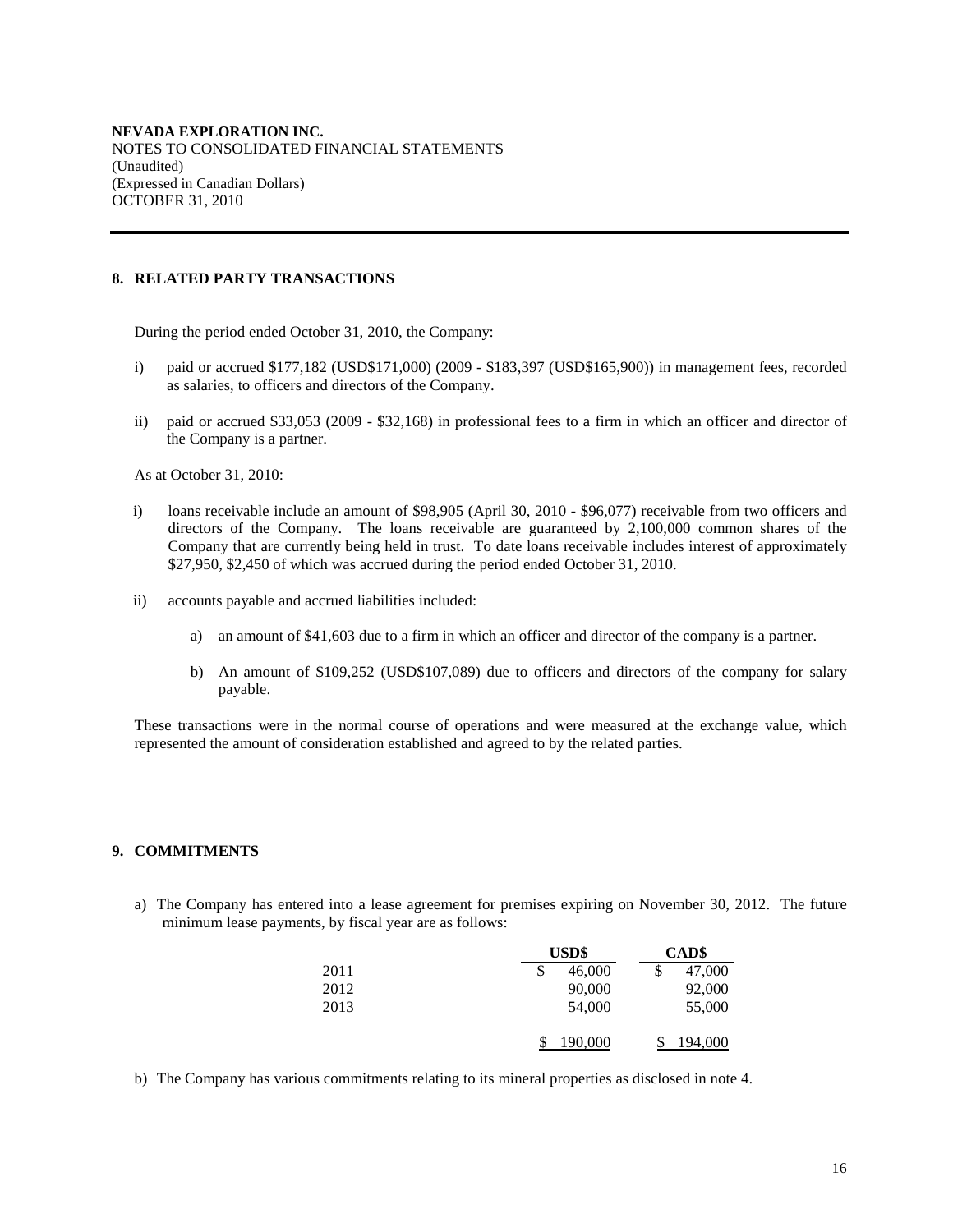#### **10. FINANCIAL INSTRUMENTS**

#### *RISK MANAGEMENT POLICIES*

The Company is exposed to risk due to the nature of its financial instruments. Risk management is the responsibility of management and the Company did not use derivative instruments.

# *FAIR VALUE*

The Company estimates the fair value of its financial instruments based on current interest rates, market value and pricing of financial instruments with comparable terms. Unless otherwise indicated, the carrying value of these financial instruments approximates their fair market value because of the near maturity of those instruments.

As at October 31, 2010, the carrying amount of current financial assets and liabilities approximated the fair value because of the near maturity of those instruments and the carrying value of term deposits and the long-term debt is considered to approximate fair value since it bears interest at current rates for similar types of borrowing arrangements or investments.

Financial instruments measured at fair value on the balance sheet are summarized in levels of fair value hierarchy as follows:

|                           | Level 1 | Level 2                  | Level 3                  |
|---------------------------|---------|--------------------------|--------------------------|
| Assets                    |         |                          |                          |
| Cash and cash equivalents | 203,918 | $\overline{\phantom{0}}$ | $\overline{\phantom{0}}$ |

## *CREDIT RISK AND INTEREST RATE RISK*

It is management's opinion that the Company is not exposed to significant interest or credit risk arising from its financial instruments.

## *LIQUIDITY RISK*

Liquidity risk is the risk that the Company will not be able to meet its financial obligations as they fall due. The Company manages liquidity risk through the management of its capital structure and financial leverage, as outlined in Note 11 ("Capital Disclosures"). It also manages liquidity risk by continuously monitoring actual and projected cash flows. The Board of Directors reviews and approves the Company's operating and capital budgets, as well as any material transactions out of the normal course of business.

As at October 31, 2010, the Company was holding cash of \$203,918 and current liabilities of \$205,454 as a result of the limited cash the Company is exposed to liquidity risk and is reliant on the Company's ability to complete and equity financing.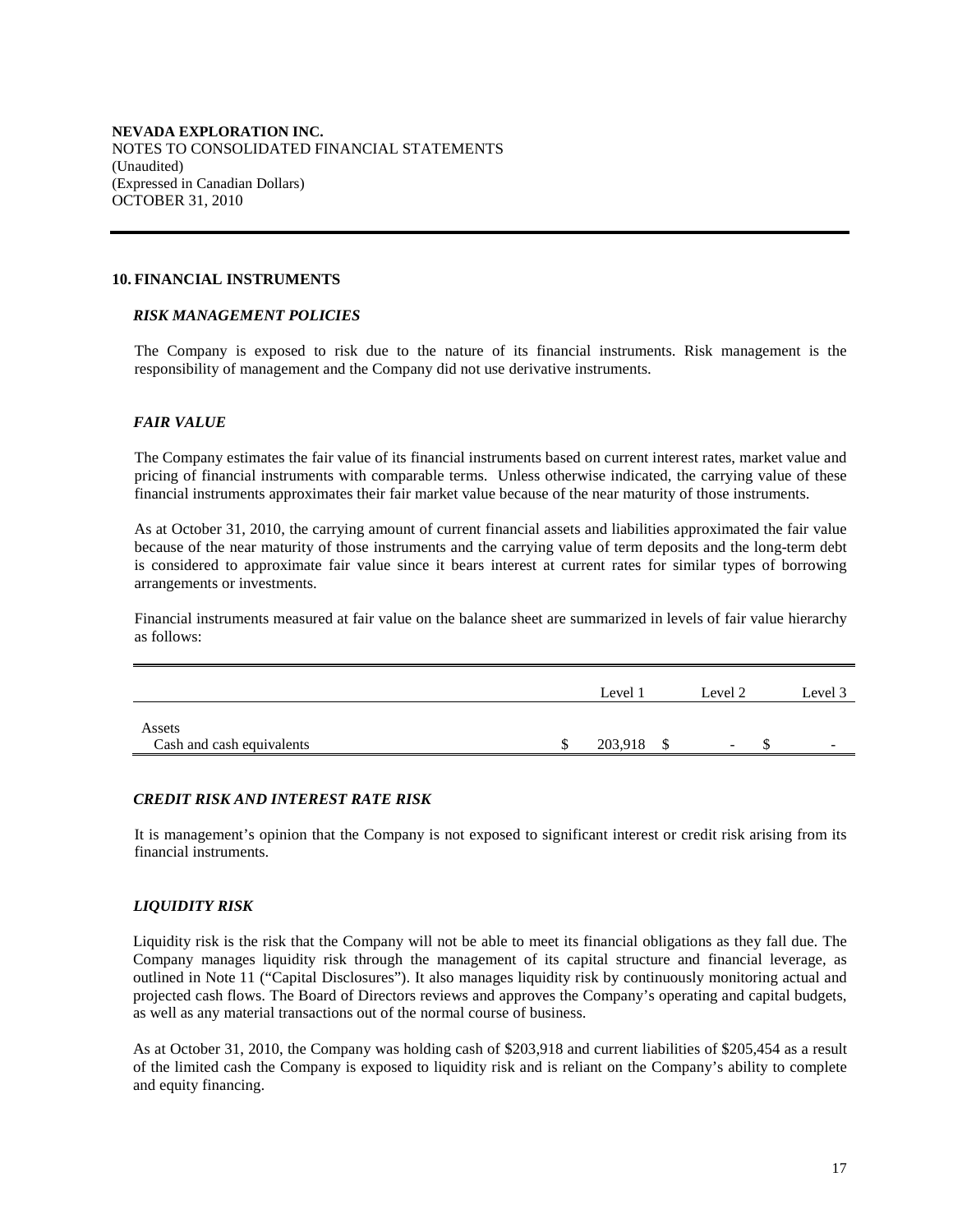#### **10. FINANCIAL INSTRUMENTS** (cont'd…)

#### *FOREIGN EXCHANGE*

The Company is exposed to financial risk arising from fluctuations in foreign exchange rates and the degree of volatility of these rates. A significant portion of the Company's expenses is denominated in US dollars. Consequently, certain assets, liabilities and operating expenses are exposed to currency fluctuations. The Company does not use derivative instruments to reduce its exposure to foreign currency risk.

At October 31, 2010, the Company is exposed to currency risk through the following assets and liabilities denominated in US dollars:

| Cash and cash equivalents<br>155,705<br>Accounts receivable<br>27.300<br>Loans receivable<br>105,466<br>Prepaid expenses and other<br>15,478<br>Deposits and bonds<br>57,900 |
|------------------------------------------------------------------------------------------------------------------------------------------------------------------------------|
|                                                                                                                                                                              |
|                                                                                                                                                                              |
|                                                                                                                                                                              |
|                                                                                                                                                                              |
|                                                                                                                                                                              |
| Accounts payable and accrued liabilities<br>(108,691)                                                                                                                        |
| Long term debt<br>(46,396)                                                                                                                                                   |

## *NET EXPOSURE*

Based on the above net exposures as at October 31, 2010, and assuming that all other variables remain constant, a 10% change in the value of the US dollar against the Canadian dollar would result in an increase/decrease of \$20,676 in the loss from operations.

## **11. CAPITAL DISCLOSURES**

The Company's objectives when managing capital are: to safeguard its ability to continue as a going concern; and, to have sufficient capital to be able to fund the exploration and development of its mineral properties and acquisition of other mineral resources, for the benefit of its shareholders.

In order to maintain its capital structure, the Company, is dependent on equity funding and when necessary, raises capital through the issuance of equity instruments, primarily comprised of common shares and incentive stock options. In the management of capital, the Company includes the components of shareholders' equity as well as cash.

The Company prepares annual estimates of exploration expenditures and monitors actual expenditures compared to the estimates to ensure that there is sufficient capital on hand to meet ongoing obligations. The Company's investment policy is to invest its cash in highly liquid short-term deposits with terms of one year or less and which can be liquidated after thirty days without interest penalty. The Company currently has insufficient capital to fund its exploration programs and is reliant on completing an equity financing to fund further exploration. The Company is not subject to any externally imposed capital requirements.